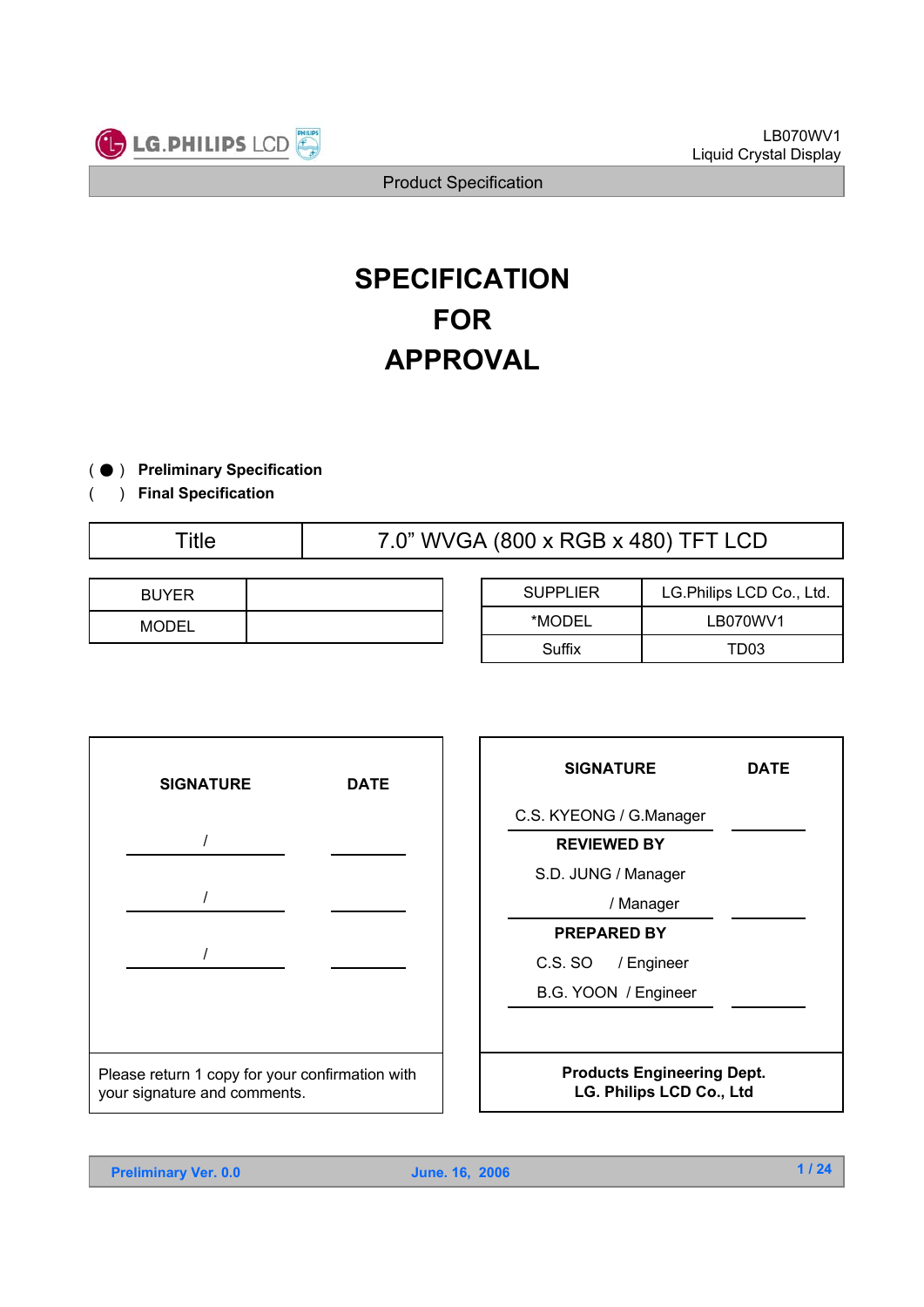

# **Contents**

| <b>No</b>      | <b>ITEM</b><br>Page               |                         |  |  |  |  |
|----------------|-----------------------------------|-------------------------|--|--|--|--|
|                | <b>COVER</b>                      | $\mathbf{1}$            |  |  |  |  |
|                | <b>CONTENTS</b>                   | $\overline{2}$          |  |  |  |  |
|                | <b>RECORD OF REVISIONS</b>        | 3                       |  |  |  |  |
| 1              | <b>GENERAL DESCRIPTION</b>        | $\overline{\mathbf{4}}$ |  |  |  |  |
| $\overline{2}$ | ABSOLUTE MAXIMUM RATINGS          | 5                       |  |  |  |  |
| 3              | ELECTRICAL SPECIFICATIONS         |                         |  |  |  |  |
| $3 - 1$        | ELECTRICAL CHARACTREISTICS        | 6                       |  |  |  |  |
| $3 - 2$        | <b>INTERFACE CONNECTIONS</b>      | 8                       |  |  |  |  |
| $3-3$          | SIGNAL TIMING SPECIFICATIONS      | 9                       |  |  |  |  |
| $3 - 4$        | SIGNAL TIMING WAVEFORMS           | 10                      |  |  |  |  |
| $3-5$          | <b>COLOR INPUT DATA REFERNECE</b> | 11                      |  |  |  |  |
| $3-6$          | <b>POWER SEQUENCE</b>             | 12                      |  |  |  |  |
| 4              | OPTICAL SFECIFICATIONS            | 13                      |  |  |  |  |
| 5              | MECHANICAL CHARACTERISTICS        | 17                      |  |  |  |  |
| 6              | <b>RELIABLITY</b>                 | 20                      |  |  |  |  |
| $\overline{7}$ | INTERNATIONAL STANDARDS           |                         |  |  |  |  |
| $7 - 1$        | <b>SAFETY</b>                     | 21                      |  |  |  |  |
| $7-2$          | <b>EMC</b>                        | 21                      |  |  |  |  |
| 8              | <b>PACKING</b>                    |                         |  |  |  |  |
| $8 - 1$        | DESIGNATION OF LOT MARK           | 22                      |  |  |  |  |
| $8 - 2$        | <b>PACKING FORM</b>               | 22                      |  |  |  |  |
| 9              | <b>PRECAUTIONS</b>                | 23                      |  |  |  |  |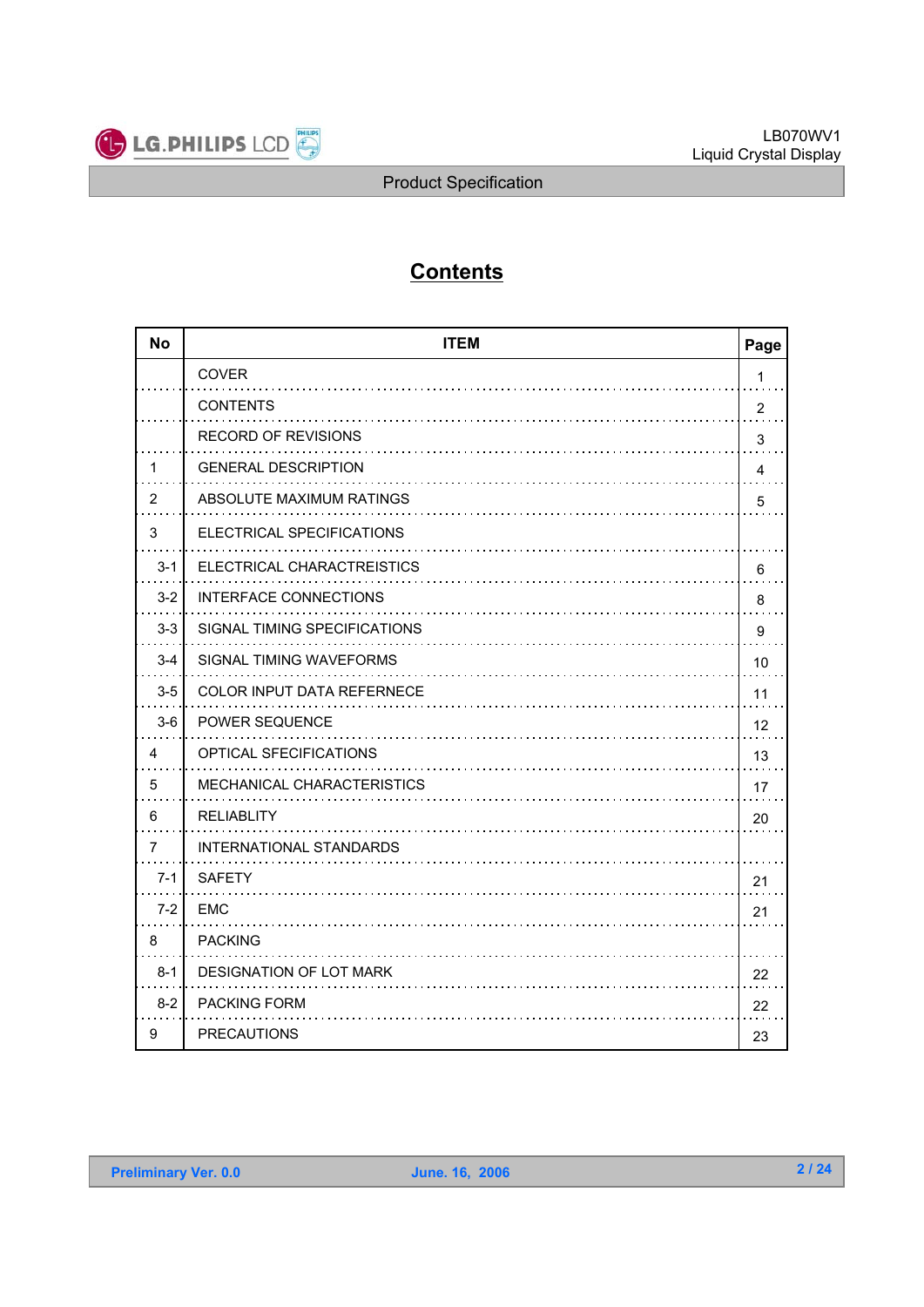

### **RECORD OF REVISIONS**

|         | <b>Revision No</b> Revision Date Page | <b>Description</b> |
|---------|---------------------------------------|--------------------|
| $0.0\,$ | June.16, 2006                         | First Draft        |
|         |                                       |                    |
|         |                                       |                    |
|         |                                       |                    |
|         |                                       |                    |
|         |                                       |                    |
|         |                                       |                    |
|         |                                       |                    |
|         |                                       |                    |
|         |                                       |                    |
|         |                                       |                    |
|         |                                       |                    |
|         |                                       |                    |
|         |                                       |                    |
|         |                                       |                    |
|         |                                       |                    |
|         |                                       |                    |
|         |                                       |                    |
|         |                                       |                    |
|         |                                       |                    |
|         |                                       |                    |
|         |                                       |                    |
|         |                                       |                    |
|         |                                       |                    |
|         |                                       |                    |
|         |                                       |                    |
|         |                                       |                    |
|         |                                       |                    |
|         |                                       |                    |
|         |                                       |                    |
|         |                                       |                    |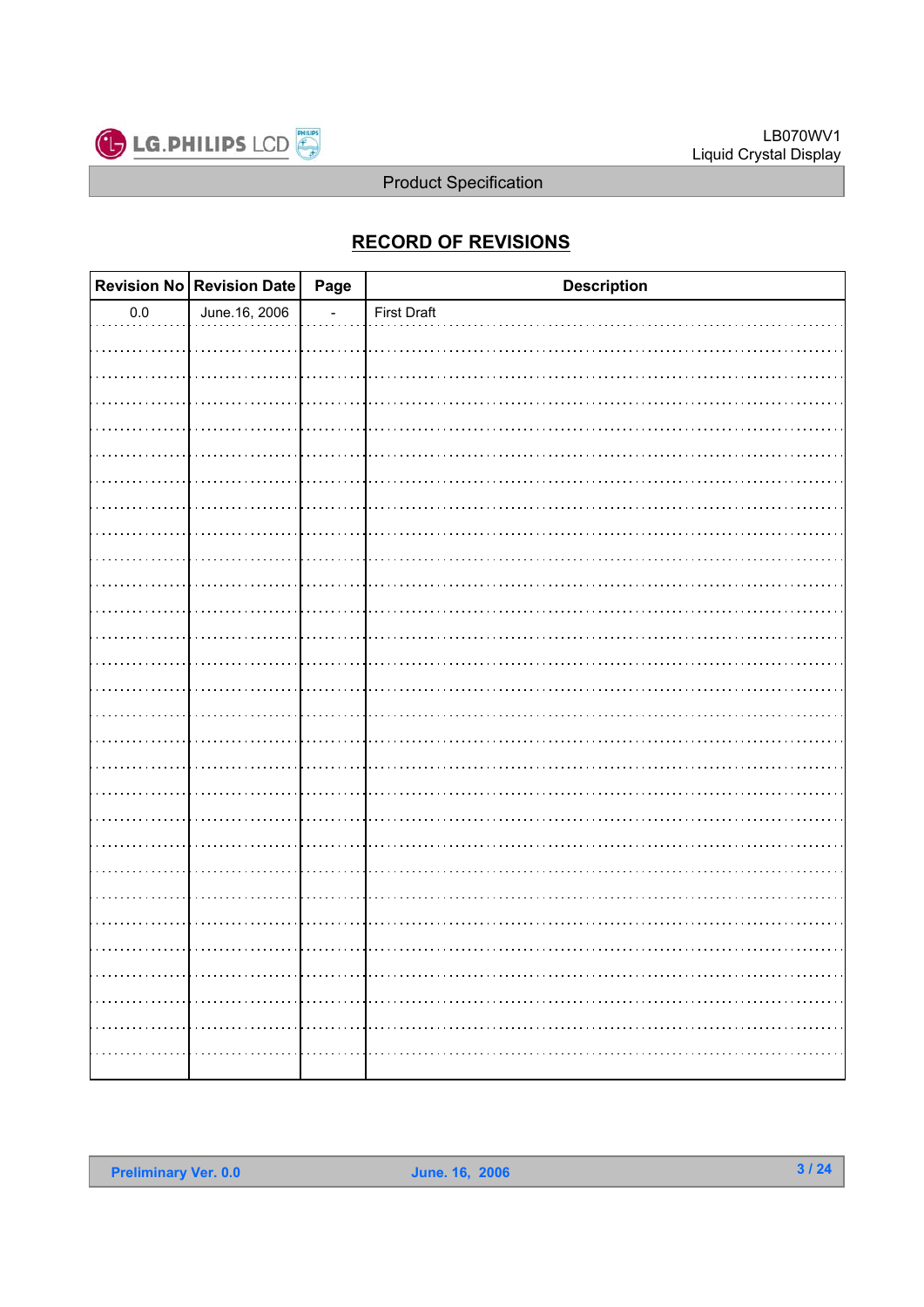

### **1. General Description**

The LB070WV1 is a Color Active Matrix Liquid Crystal Display with an integral Cold Cathode Fluorescent Lamp (CCFL) backlight system. The matrix employs a-Si Thin Film Transistor as the active element. It is a transmissive type display operating in the normally white mode. This TFT-LCD has 7.0 inches diagonally measured active display area with WVGA resolution(800 horizontal by 480 vertical pixel array). Each pixel is divided into Red, Green and Blue sub-pixels or dots which are arranged in vertical stripes. Gray scale or the brightness of the sub-pixel color is determined with a 6-bit gray scale signal for each dot, thus, presenting a palette of more than 262,144 colors.

The LB070WV1 has been designed to apply the interface method that enables low power, high speed, low EMI.

The LB070WV1 is intended to support applications where thin thickness, low power are critical factors and graphic displays are important. In combination with the vertical arrangement of the sub-pixels, the LB070WV1 characteristics provide an excellent flat display.



#### **General Features**

| Active Screen Size       | 7.0 inches diagonal                                                          |
|--------------------------|------------------------------------------------------------------------------|
| Outline Dimension        | 167.0 (H) $\times$ 103.7 (V) $\times$ 10.5(D) mm (Typ.)                      |
| <b>Pixel Pitch</b>       | 0.1905 mm $\times$ 0.1905 mm                                                 |
| Pixel Format             | 800 horiz. by 480 vert. Pixels RGB strip arrangement                         |
| Color Depth              | 6-bit, 262,144 colors                                                        |
| Luminance, White         | 400 cd/m <sup>2</sup> (Typ.)                                                 |
| <b>Power Consumption</b> | Total 4.6 Watt(Typ.) [LCM circuit 0.94 Watt(Typ.)+B/L input 3.24 Watt(Typ.)] |
| Weight                   | 205 (Typ.)                                                                   |
| Display Operating Mode   | Transmissive mode, normally white                                            |
| <b>Surface Treatment</b> | Anti-glare treatment of the front polarizer                                  |

**Preliminary Ver. 0.0 June. 16, 2006**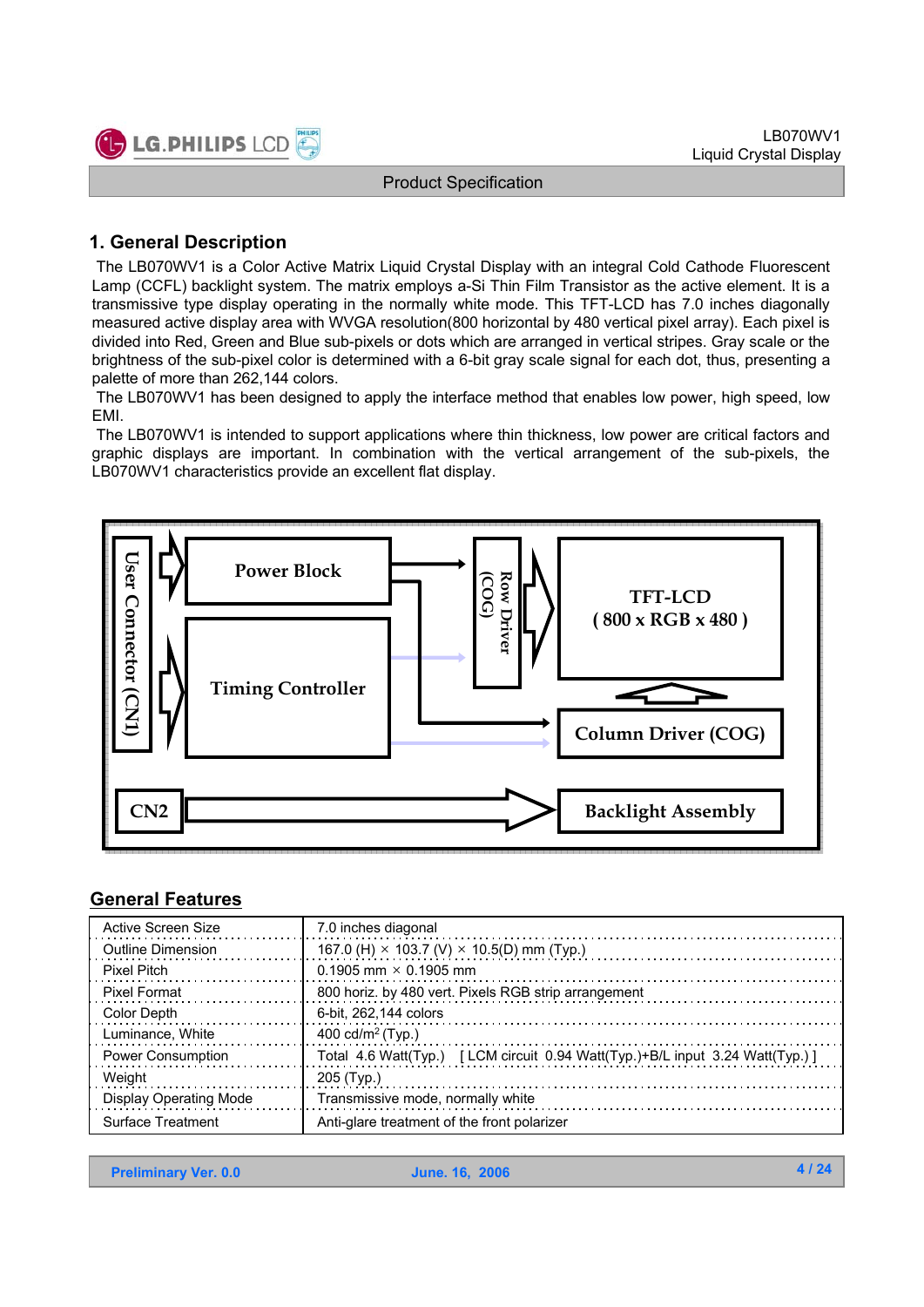

### **2. Absolute Maximum Ratings**

The following are maximum values which, if exceeded, may cause faulty operation or damage to the unit.

| <b>Parameter</b>    |                  | Symbol     |       | <b>Values</b> | <b>Units</b> | <b>Notes</b>            |  |
|---------------------|------------------|------------|-------|---------------|--------------|-------------------------|--|
|                     |                  |            | Min   | Max           |              |                         |  |
| Power Input Voltage |                  | VCC        | 0.0   | 3.6           | Vdc          | at $25 \pm 5^{\circ}$ C |  |
| Storage Temperature |                  | <b>HST</b> | -30   | 80            | $^{\circ}C$  |                         |  |
| Operating           | Surface Of Panel | Тp         | $-20$ | 70            | ℃            | 1,2                     |  |
| Temperature         | Ambient          | Тa         | $-20$ | 60            | $^{\circ}C$  | 1,2,3                   |  |

#### **Table 1. ABSOLUTE MAXIMUM RATINGS**

Notes :

- 1. Maximum wet-bulb temperature is  $58^\circ$ C. Condensation of dew must be avoided, because it may cause electrical current leakage, and deterioration of performance and quality.
- 2. The operating temperature means that LCD Module guarantees operation of the circuit.
- All the contents of Electro-optical specifications are guaranteed under the room temperature condition. 3. This temperature is ambient temperature with regard to the heat which is generated under operation



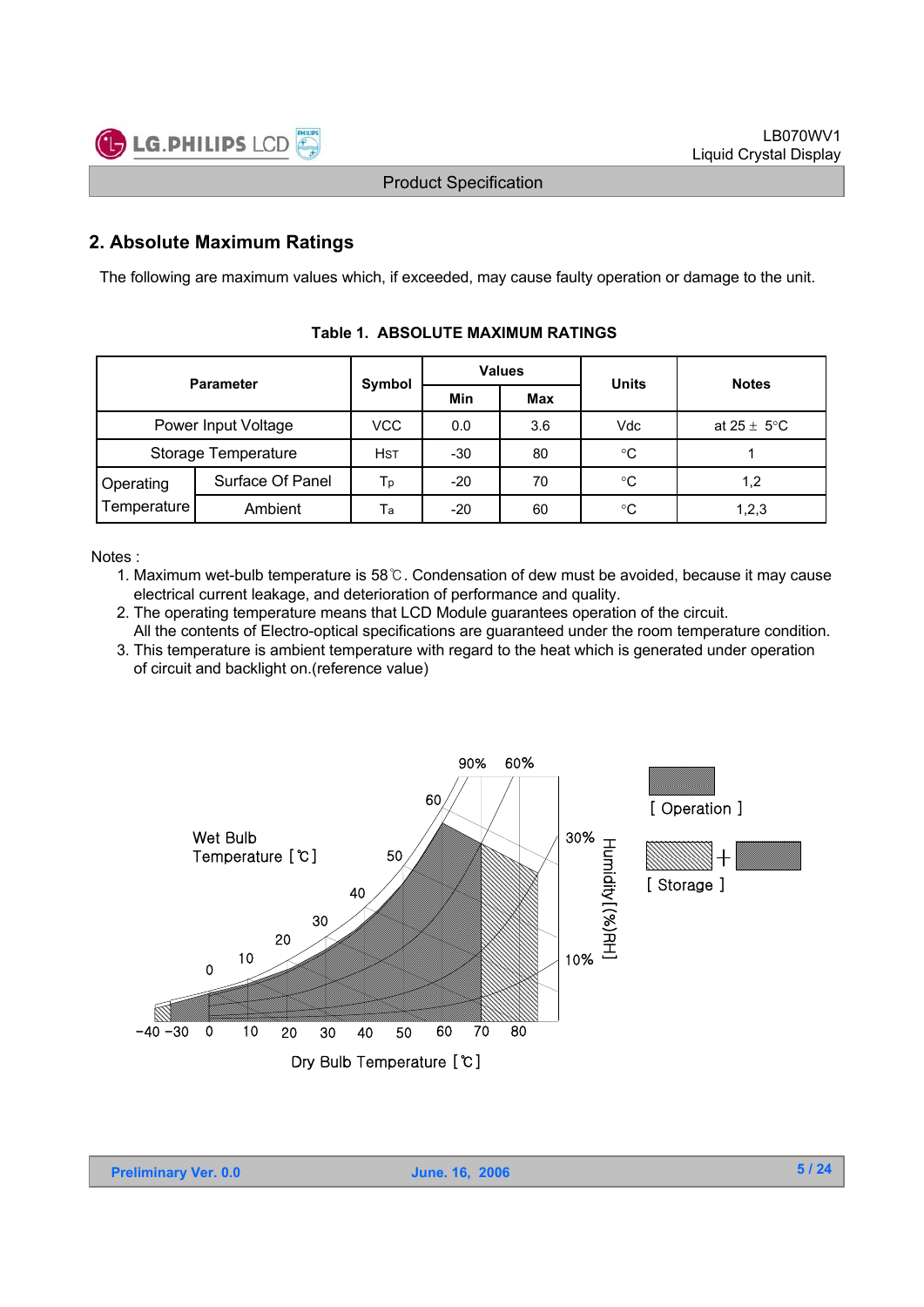

### **3. Electrical Specifications**

### **3-1. Electrical Characteristics**

The LB070WV1 requires two power inputs. One is employed to power the LCD electronics and to drive the TFT array and liquid crystal. The second input which powers the CCFL, is typically generated by an inverter. The inverter is an external unit to the LCD.

| <b>Parameter</b>                    |              |         |         | <b>Notes</b> |                  |                |  |
|-------------------------------------|--------------|---------|---------|--------------|------------------|----------------|--|
|                                     | Symbol       | Min     | Typ     |              | Unit             |                |  |
| MODULE:                             |              |         |         |              |                  |                |  |
| Power Supply Input Voltage          | <b>VCC</b>   | 3.0     | 3.3     | 3.6          | $V_{DC}$         |                |  |
| Power Supply Input Current          | $I_{\rm CC}$ |         | 285     | 330          | mA               |                |  |
| Power Consumption                   | Pc           |         | 0.94    | 1.09         | Watt             |                |  |
| LAMP:                               |              |         |         |              |                  |                |  |
| <b>Operating Voltage</b>            | $V_{BL}$     | 530     | 540     | 630          | $V_{RMS}$        | $\overline{2}$ |  |
|                                     |              | (6.5mA) | (6.0mA) | (3.0mA)      |                  |                |  |
| <b>Operating Current</b>            | $I_{BL}$     | 3.0     | 6.0     | 6.5          | $mA_{RMS}$       | 3              |  |
| Power Consumption                   | $P_{BL}$     |         | 3.24    | 3.57         |                  | 8              |  |
| <b>Operating Frequency</b>          | $f_{BL}$     | 40      | 60      | 80           | kHz              | 6              |  |
| Discharge Stabilization Time        | Ts           |         |         | 3            | Min              | 4              |  |
| Life Time                           |              | 20,000  |         |              | <b>Hrs</b>       | 5              |  |
| <b>Established Starting Voltage</b> |              |         |         |              |                  | 7              |  |
| at 25 $\degree$ C                   | Vs           |         |         | 950          | V <sub>RMS</sub> |                |  |
| at -30 $\degree$ C                  |              |         |         | 1350         | $V_{RMS}$        |                |  |

Note)

- 1. The specified current and power consumption are under the Vcc =  $3.3V$ ,  $25^\circ$ C, fv = 60Hz condition whereas "Full Black Pattern" is displayed and fv is the frame frequency.
- 2. The variance of the voltage is  $\pm$  10%.
- 3. The typical operating current is for the typical surface luminance  $(L_{WH})$  in optical characteristics.
- 4. Define the brightness of the lamp after being lighted for 5 minutes as 100%, Ts is the time required for the brightness of the center of the lamp to be not less than 95%.
- 5. The life time is determined as the time at which brightness of lamp is 50% compare to that of initial value at the typical lamp current.
- 6. The output of the inverter must have symmetrical(negative and positive) voltage waveform and symmetrical current waveform.(Asymmetrical ratio is less than 10%) Please do not use the inverter which has asymmetrical voltage and asymmetrical current and spike wave. Lamp frequency may produce interface with horizontal synchronous frequency and as a result this may cause beat on the display. Therefore lamp frequency shall be as away possible from the horizontal synchronous frequency and from its harmonics in order to prevent interference.
- 7. The voltage above VS should be applied to the lamps for more than 1 second for start-up. Otherwise, the lamps may not be turned on. The used lamp current is the lamp typical current.
- 8. The lamp power consumption shown above does not include loss of external inverter. The applied lamp current is a typical one.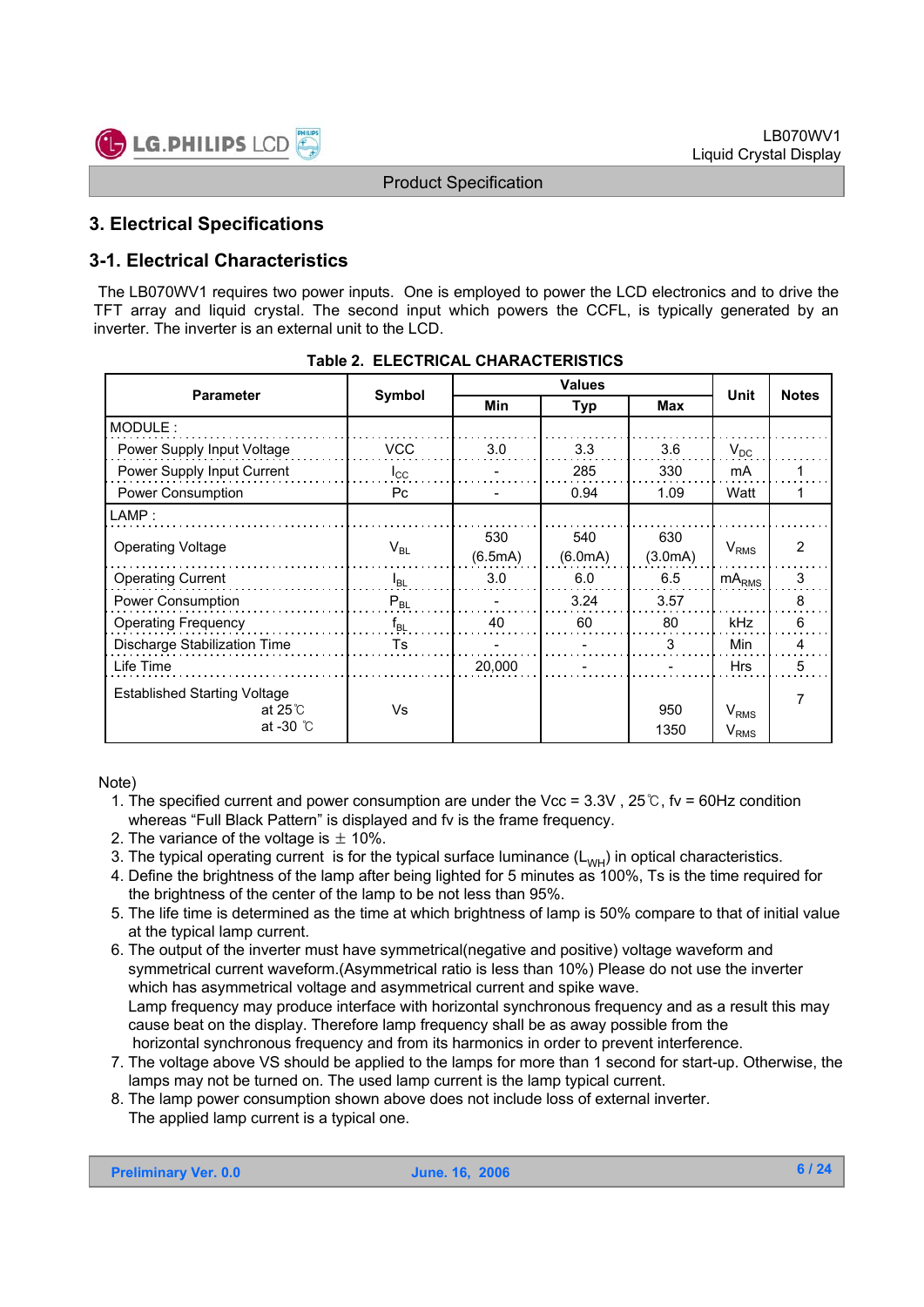

- Note)
	- 9. Requirements for a system inverter design, which is intended to have a better display performance, a better power efficiency and a more reliable lamp, are following.
		- It shall help increase the lamp lifetime and reduce leakage current.
			- a. The asymmetry rate of the inverter waveform should be less than 10%.
			- b. The distortion rate of the waveform should be within  $\sqrt{2} \pm 10\%$ .
				- \* Inverter output waveform had better be more similar to ideal sine wave.



- Do not attach a conducting tape to lamp connecting wire.
	- If the lamp wire attach to a conducting tape, TFT-LCD Module has a low luminance and the inverter has abnormal action. Because leakage current is occurred between lamp wire and conducting tape.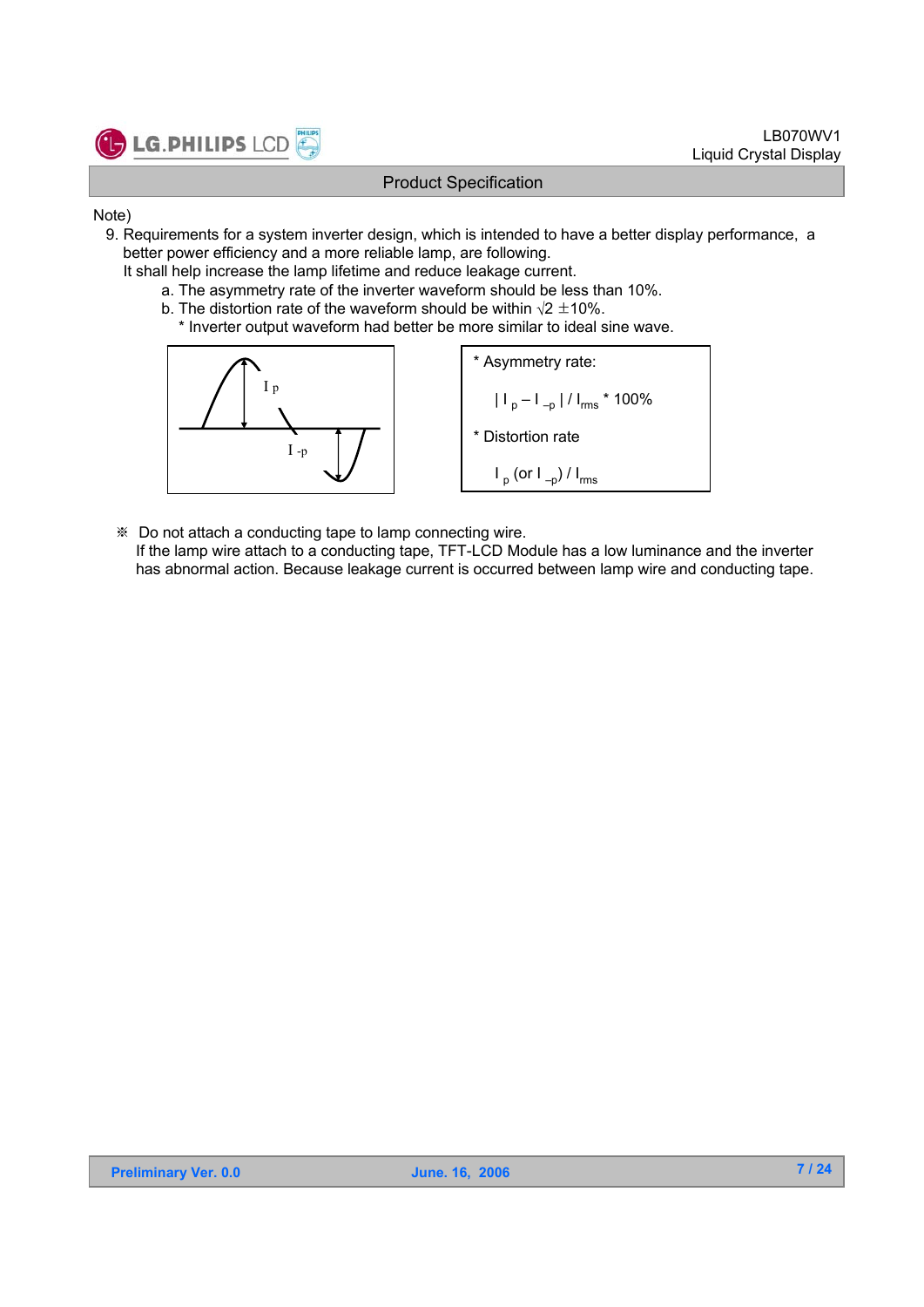

#### **3-2. Interface Connections**

This LCD employs two interface connections, a 40 pin connector is used for the module electronics interface and the other connector is used for the integral backlight system. The electronics interface connector is a model FH12K-40S-0.5SH, manufactured by HIROSE.

| Pin No.        | Symbol         | <b>Description</b>        | Pin No. | Symbol         | <b>Description</b>            |
|----------------|----------------|---------------------------|---------|----------------|-------------------------------|
| 1              | <b>VCC</b>     | +3.3V(Power Supply)       | 21      | G4             | Green Data Signal 4           |
| $\overline{2}$ | <b>VCC</b>     | +3.3V(Power Supply)       | 22      | G <sub>3</sub> | Green Data Signal 3           |
| 3              | <b>VCC</b>     | +3.3V(Power Supply)       | 23      | <b>GND</b>     | Ground                        |
| 4              | <b>VCC</b>     | +3.3V(Power Supply)       | 24      | G <sub>2</sub> | Green Data Signal 2           |
| 5              | <b>NC</b>      | No Connection             | 25      | G <sub>1</sub> | Green Data Signal 1           |
| 6              | <b>DE</b>      | Data Enable               | 26      | G <sub>0</sub> | Green Data Signal 0 (LSB)     |
| $\overline{7}$ | <b>GND</b>     | Ground                    | 27      | <b>GND</b>     | Ground                        |
| 8              | Vsync          | Vertical Sync             | 28      | R <sub>5</sub> | Red Data Signal 5 (MSB)       |
| 9              | <b>GND</b>     | Ground                    | 29      | R4             | Red Data Signal 4             |
| 10             | Hsync          | Horizental Sync           | 30      | R <sub>3</sub> | Red Data Signal 3             |
| 11             | <b>GND</b>     | Ground                    | 31      | <b>GND</b>     | Ground                        |
| 12             | <b>B5</b>      | Blue Data Signal 5 (MSB)  | 32      | R <sub>2</sub> | Red Data Signal 2             |
| 13             | B <sub>4</sub> | Blue Data Signal 4        | 33      | R <sub>1</sub> | Red Data Signal 1             |
| 14             | B <sub>3</sub> | Blue Data Signal 3        | 34      | R <sub>0</sub> | Red Data Signal 0 (LSB)       |
| 15             | <b>GND</b>     | Ground                    | 35      | <b>NC</b>      | No Connection                 |
| 16             | <b>B2</b>      | Blue Data Signal 2        | 36      | <b>HVR</b>     | (Horizontally and Vertically) |
| 17             | <b>B1</b>      | Blue Data Signal 1        |         |                | Inverse Control Signal        |
| 18             | B <sub>0</sub> | Blue Data Signal 0 (LSB)  | 37      | <b>GND</b>     | Ground                        |
| 19             | <b>GND</b>     | Ground                    | 38      | <b>CLK</b>     | Clock                         |
| 20             | G5             | Green Data Signal 5 (MSB) | 39      | <b>GND</b>     | Ground                        |
| .              |                |                           | 40      | <b>NC</b>      | No Connection                 |

**Table 3. MODULE CONNECTOR PIN CONFIGURATION (CN1)**

[ Note 1 ]

• Hsync = "Negative"

• Vsync = "Negative"

[ Note 2 ]

 $\cdot$  HVR="HIGH"  $\rightarrow$  Regular Video (A)

• HVR="LOW  $\rightarrow$  Horizontally and Vertically Inverted Video (B)

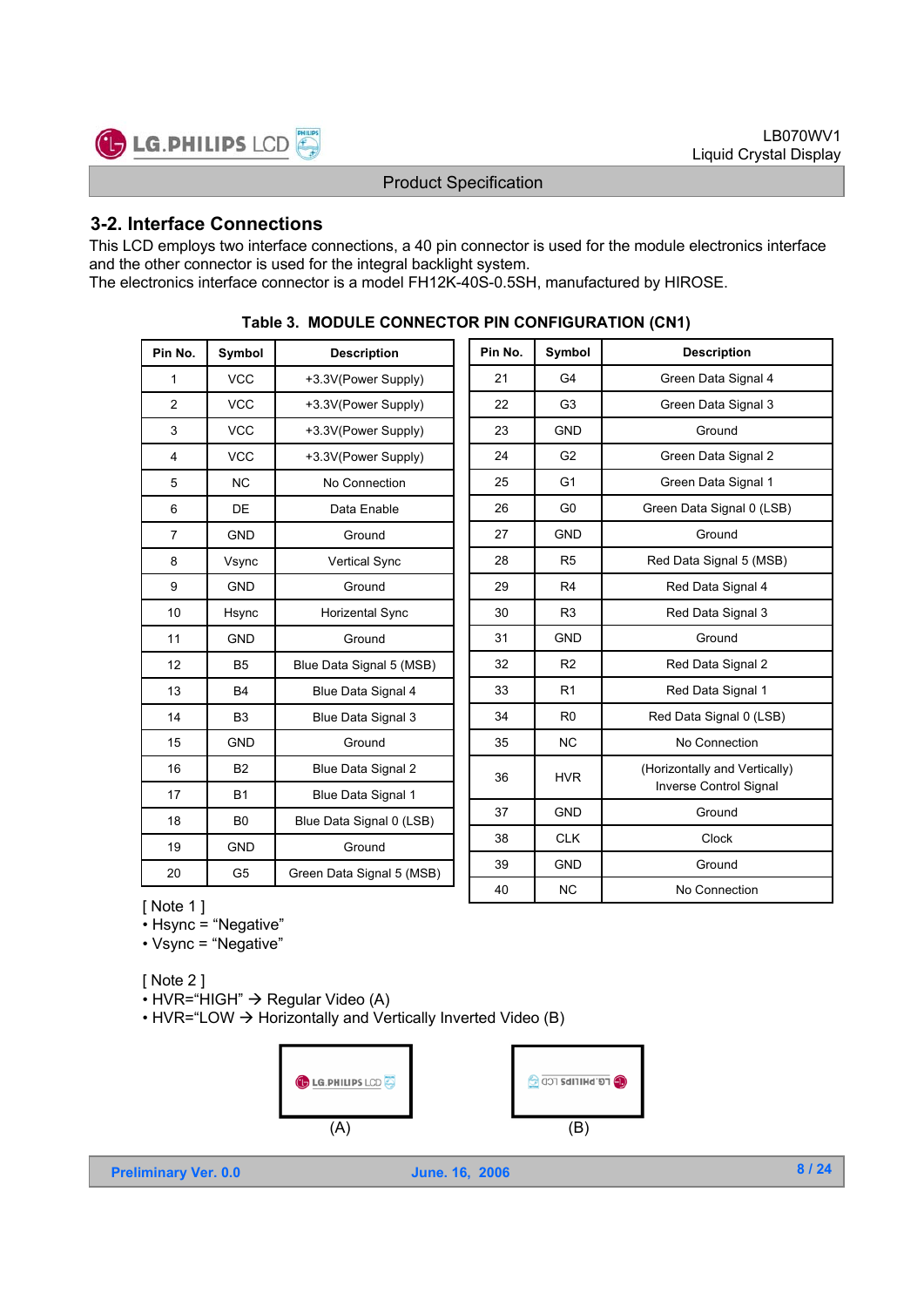

The backlight interface connector is a model BHSR-02VS-1, manufactured by JST or Compatible. The mating connector part number is SM02(8.0)B-BHSS-1-TB or equivalent.

#### **Table 4. BACKLIGHT CONNECTOR PIN CONFIGURATION (CN2)**

| Pin | Svmbol | <b>Description</b>                        | <b>Notes</b> |
|-----|--------|-------------------------------------------|--------------|
|     | H٧     | Power supply for lamp (High voltage side) |              |
|     | ∟V     | Power supply for lamp (Low voltage side)  |              |

Notes : 1. The high voltage side terminal is colored pink and the low voltage side terminal is white.

### **3-3. Signal Timing Specifications**

This is the signal timing required at the input of the User connector. All of the interface signal timing should be satisfied with the following specifications for its proper operation.

| Item        |                               | Symbol                        | Min.                     | Typ.                     | Max.                     | Unit       | <b>Remarks</b> |
|-------------|-------------------------------|-------------------------------|--------------------------|--------------------------|--------------------------|------------|----------------|
|             | Frequency                     | $f_{CLK}$                     | 31.95                    | 33.26                    | 34.60                    | <b>MHz</b> |                |
|             | Period                        | $t_{CLK}$                     | 28.90                    | 30.06                    | 31.30                    | ns         |                |
| <b>DCLK</b> | High Level Width              | $t_{\text{WCH}}$              | 6                        | $\overline{\phantom{a}}$ | $\overline{\phantom{a}}$ | ns         |                |
|             | Low Level Width               | $t_{\text{WCL}}$              | 6                        | $\overline{\phantom{a}}$ | $\overline{\phantom{a}}$ | ns         |                |
| <b>DATA</b> | Setup Time                    | $t_{DS}$                      | $\overline{4}$           | $\overline{\phantom{a}}$ | $\overline{\phantom{a}}$ | ns         |                |
|             | <b>Hold Time</b>              | $t_{DH}$                      | 4                        | $\overline{\phantom{a}}$ | $\overline{\phantom{a}}$ | ns         |                |
| DE          | Setup Time                    | $t_{\text{DES}}$              | 5                        | $\overline{\phantom{a}}$ | $\overline{\phantom{a}}$ | ns         |                |
|             | <b>Hold Time</b>              | $t_{DEH}$                     | 5                        | $\overline{\phantom{a}}$ | $\overline{\phantom{a}}$ | ns         |                |
|             | Period                        | $t_{HP}$                      | 1024                     | 1056                     | 1088                     |            |                |
|             | Width                         | $t_{WH}$                      | $\overline{a}$           | 128                      |                          |            |                |
| Hsync       | Horizontal Valid              | $t_{HV}$                      | 800                      | 800                      | 800                      | $t_{CLK}$  |                |
|             | Horizontal Back Porch         | $\mathfrak{t}_{\texttt{HBP}}$ | 10                       | $\overline{\phantom{a}}$ | $\overline{\phantom{a}}$ |            |                |
|             | <b>Horizontal Front Porch</b> | $t_{\text{HFP}}$              | 10                       | $\overline{\phantom{a}}$ | $\overline{\phantom{a}}$ |            |                |
|             | Period                        | $t_{VP}$                      | 520                      | 525                      | 530                      |            |                |
|             | Width                         | $t_{\rm WV}$                  | $\overline{\phantom{a}}$ | $\overline{2}$           | $\blacksquare$           |            |                |
| Vsync       | <b>Vertical Valid</b>         | $t_{VV}$                      | 480                      | 480                      | 480                      | $t_{HP}$   |                |
|             | Vertical Back Porch           | $t_{\rm VBP}$                 | 6                        | $\overline{\phantom{a}}$ | $\overline{\phantom{a}}$ |            |                |
|             | <b>Vertical Front Porch</b>   | $\mathfrak{t}_{\mathsf{VFP}}$ | $\overline{2}$           | $\overline{\phantom{a}}$ | $\overline{\phantom{a}}$ |            |                |

**Table 5. TIMING TABLE**

\*\*\* 60Hz Framerate \*\*\*

**Preliminary Ver. 0.0 June. 16, 2006**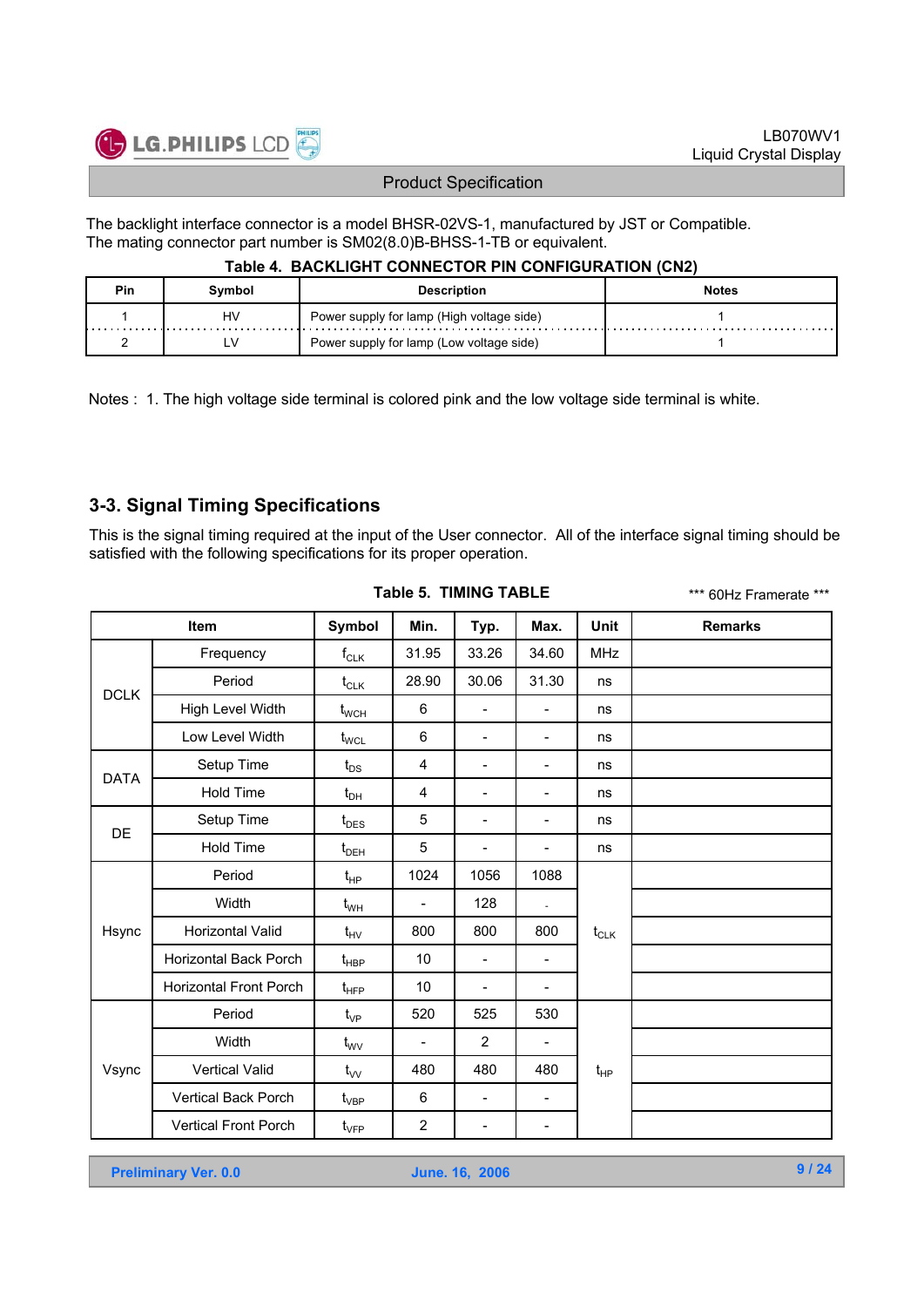

## **3-4. Signal Timing Waveforms**

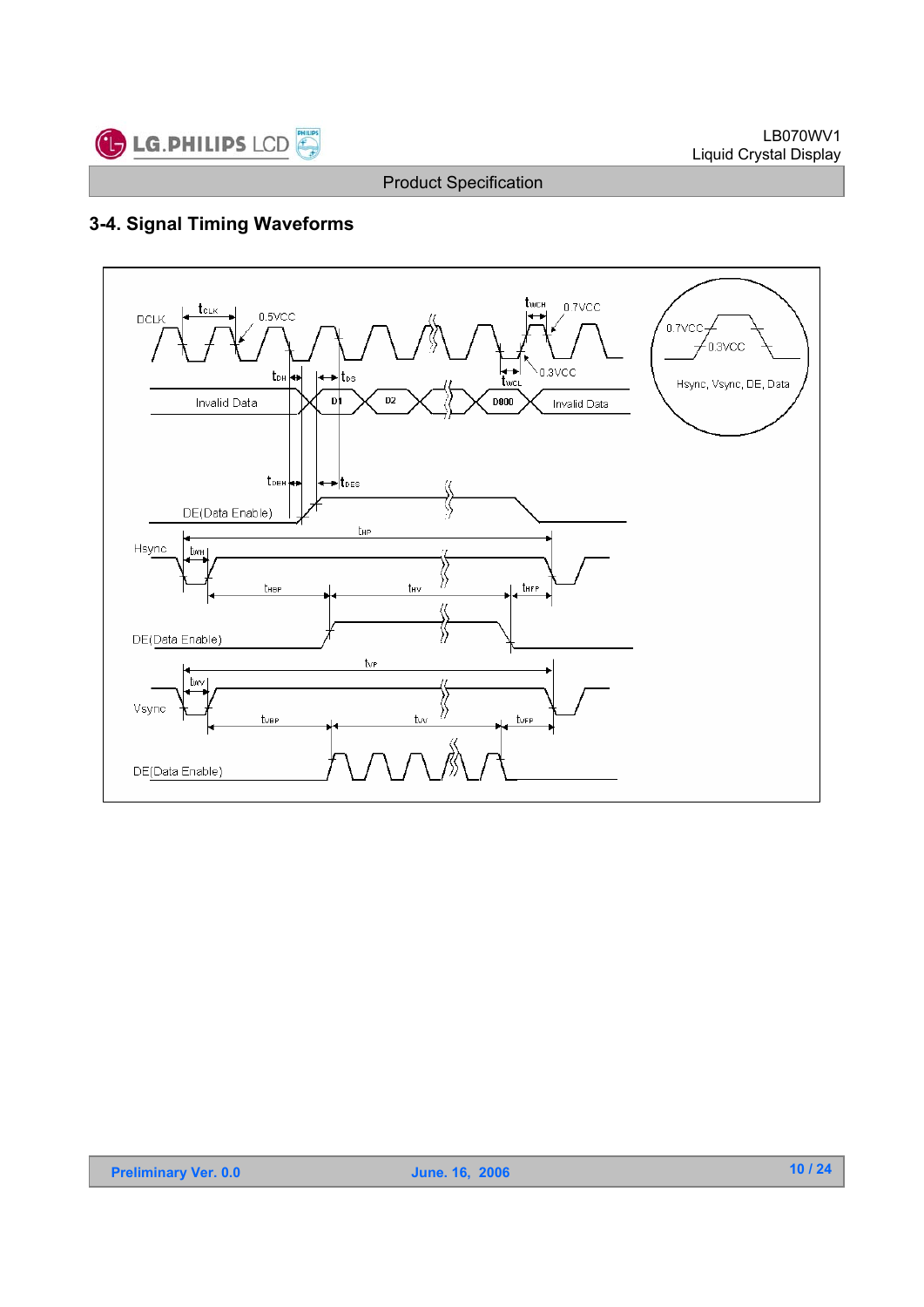

### **3-5. Color Input Data Reference**

The brightness of each primary color (red,green and blue) is based on the 6-bit gray scale data input for the color ; the higher the binary input, the brighter the color. The table below provides a reference for color versus data input.

|              |                   |                |              |                |                |                |                |                         | <b>Input Color Data</b> |                |                |                          |                |                |              |             |              |              |             |
|--------------|-------------------|----------------|--------------|----------------|----------------|----------------|----------------|-------------------------|-------------------------|----------------|----------------|--------------------------|----------------|----------------|--------------|-------------|--------------|--------------|-------------|
|              | Color             |                |              | <b>RED</b>     |                |                |                |                         |                         | <b>GREEN</b>   |                |                          |                |                |              | <b>BLUE</b> |              |              |             |
|              |                   | <b>MSB</b>     |              |                |                |                |                | LSB   MSB<br><b>LSB</b> |                         |                |                | <b>MSB</b><br><b>LSB</b> |                |                |              |             |              |              |             |
|              |                   | R <sub>5</sub> | <b>R4</b>    | R <sub>3</sub> | R <sub>2</sub> | R <sub>1</sub> | R <sub>0</sub> | G <sub>5</sub>          | G <sub>4</sub>          | G <sub>3</sub> | G <sub>2</sub> | G <sub>1</sub>           | G <sub>0</sub> | <b>B</b> 5     | <b>B4</b>    | <b>B3</b>   | <b>B2</b>    | <b>B1</b>    | <b>B0</b>   |
|              | <b>Black</b>      | 0              | 0            | $\mathbf 0$    | $\mathbf 0$    | 0              | 0              | $\Omega$                | 0                       | 0              | 0              | 0                        | $\mathbf{0}$   | $\mathbf 0$    | 0            | 0           | 0            | $\pmb{0}$    | $\Omega$    |
|              | Red               | $\mathbf{1}$   | 1            | 1              | 1              | $\mathbf{1}$   | 1              | $\Omega$                | 0                       | 0              | 0              | 0                        | $\Omega$       | $\Omega$       | 0            | 0           | 0            | 0            | $\Omega$    |
|              | Green             | 0              | $\mathbf 0$  | 0              | 0              | 0              | 0              | -1                      | 1                       | 1              | $\mathbf{1}$   | 1                        | 1              | $\Omega$       | 0            | 0           | 0            | $\pmb{0}$    | 0           |
| Basic        | Blue              | 0              | 0            | 0              | 0              | 0              | 0              | $\overline{0}$          | 0                       | 0              | 0              | 0                        | 0              | 1              | 1            | 1           | 1            | $\mathbf{1}$ | 1           |
| Color        | Cyan              | 0              | 0            | 0              | 0              | 0              | 0              | 1                       | 1                       | 1              | 1              | 1                        | 1              | 1              | 1            | 1           | 1            | $\mathbf{1}$ |             |
|              | Magenta           | 1              | 1            | 1              | 1              | 1              | 1              | 0                       | 0                       | 0              | 0              | 0                        | 0              | 1              |              | 1           |              | 1            |             |
|              | Yellow            | 1              | $\mathbf{1}$ | 1              | 1              | 1              | 1 <sup>1</sup> | $\mathbf{1}$            | 1                       | 1              | 1              | 1                        | 1              | 0              | 0            | 0           | 0            | 0            | 0           |
|              | White             | $\mathbf{1}$   | $\mathbf{1}$ | 1              | 1              | $\mathbf{1}$   | 1 <sup>1</sup> | $\vert$ 1               | $\mathbf{1}$            | $\mathbf{1}$   | 1              | $\mathbf{1}$             | 1              | $\overline{1}$ | $\mathbf{1}$ | 1           | $\mathbf{1}$ | $\mathbf{1}$ | 1           |
|              | RED (00)          | 0              | 0            | $\pmb{0}$      | 0              | 0              | $\overline{0}$ | $\overline{0}$          | 0                       | $\pmb{0}$      | 0              | 0                        | 0              | $\overline{0}$ | 0            | 0           | 0            | $\pmb{0}$    | $\mathbf 0$ |
|              | RED (01)          | 0              | 0            | 0              | $\mathbf{0}$   | 0              | $\mathbf{1}$   | $\Omega$                | 0                       | $\mathbf 0$    | 0              | 0                        | $\Omega$       | $\overline{0}$ | 0            | 0           | 0            | 0            | $\Omega$    |
| <b>RED</b>   |                   |                |              |                |                |                |                |                         |                         |                |                |                          |                |                |              |             |              |              |             |
|              | <b>RED (62)</b>   | 1              | 1            | 1              |                | 1              | 0              | 0                       | 0                       | 0              | 0              | 0                        | 0              | 0              | 0            | 0           | 0            | 0            | 0           |
|              | <b>RED (63)</b>   | 1              | $\mathbf{1}$ | 1              | 1              | $\mathbf{1}$   | 1 <sup>1</sup> | 0                       | 0                       | $\mathbf 0$    | 0              | $\Omega$                 | 0              | l o            | 0            | 0           | 0            | 0            | 0           |
|              | <b>GREEN (00)</b> | 0              | 0            | 0              | 0              | 0              | $\overline{0}$ | $\overline{0}$          | 0                       | $\pmb{0}$      | 0              | $\pmb{0}$                | 0              | $\overline{0}$ | 0            | 0           | 0            | $\pmb{0}$    | $\pmb{0}$   |
|              | <b>GREEN (01)</b> | 0              | $\mathbf 0$  | 0              | $\mathbf{0}$   | $\mathbf 0$    | 0              | $\Omega$                | 0                       | $\mathbf 0$    | 0              | 0                        |                | $\mathbf{0}$   | 0            | 0           | 0            | $\pmb{0}$    | $\mathbf 0$ |
| <b>GREEN</b> |                   |                |              |                |                |                |                |                         |                         |                |                |                          |                |                |              |             |              |              |             |
|              | <b>GREEN (62)</b> | 0              | 0            | 0              | 0              | 0              | 0              | $\mathbf 1$             | 1                       | 1              | 1              | 1                        | 0              | $\overline{0}$ | 0            | 0           | 0            | $\pmb{0}$    | 0           |
|              | GREEN (63)        | 0              | 0            | 0              | 0              | 0              | 0              | $\mathbf{1}$            | 1                       | 1              | 1              | 1                        | 1              | $\overline{0}$ | 0            | 0           | 0            | 0            | 0           |
|              | <b>BLUE (00)</b>  | 0              | 0            | 0              | 0              | 0              |                | 0 0                     | 0                       | $\pmb{0}$      | 0              | 0                        | 0              | $\overline{0}$ | 0            | 0           | 0            | $\pmb{0}$    | 0           |
|              | <b>BLUE (01)</b>  | 0              | $\mathbf 0$  | 0              | 0              | 0              | 0              | $\mathbf 0$             | 0                       | $\mathbf 0$    | 0              | 0                        | 0              | $\overline{0}$ | 0            | 0           | 0            | $\pmb{0}$    | 1           |
| <b>BLUE</b>  |                   |                |              |                |                |                |                |                         |                         |                |                |                          |                |                |              |             |              |              |             |
|              | <b>BLUE (62)</b>  | 0              | 0            | 0              | 0              | 0              | $\overline{0}$ | 0                       | 0                       | 0              | 0              | 0                        | 0              | $\overline{1}$ | 1            | 1           |              | 1            | 0           |
|              | <b>BLUE (63)</b>  | $\Omega$       | 0            | 0              | 0              | 0              |                | 0   0                   | 0                       | 0              | 0              | 0                        | $\Omega$       | $\vert$ 1      | 1            | 1           | 1            | 1            | 1           |

|  | Table 6. COLOR DATA REFERENCE |
|--|-------------------------------|
|  |                               |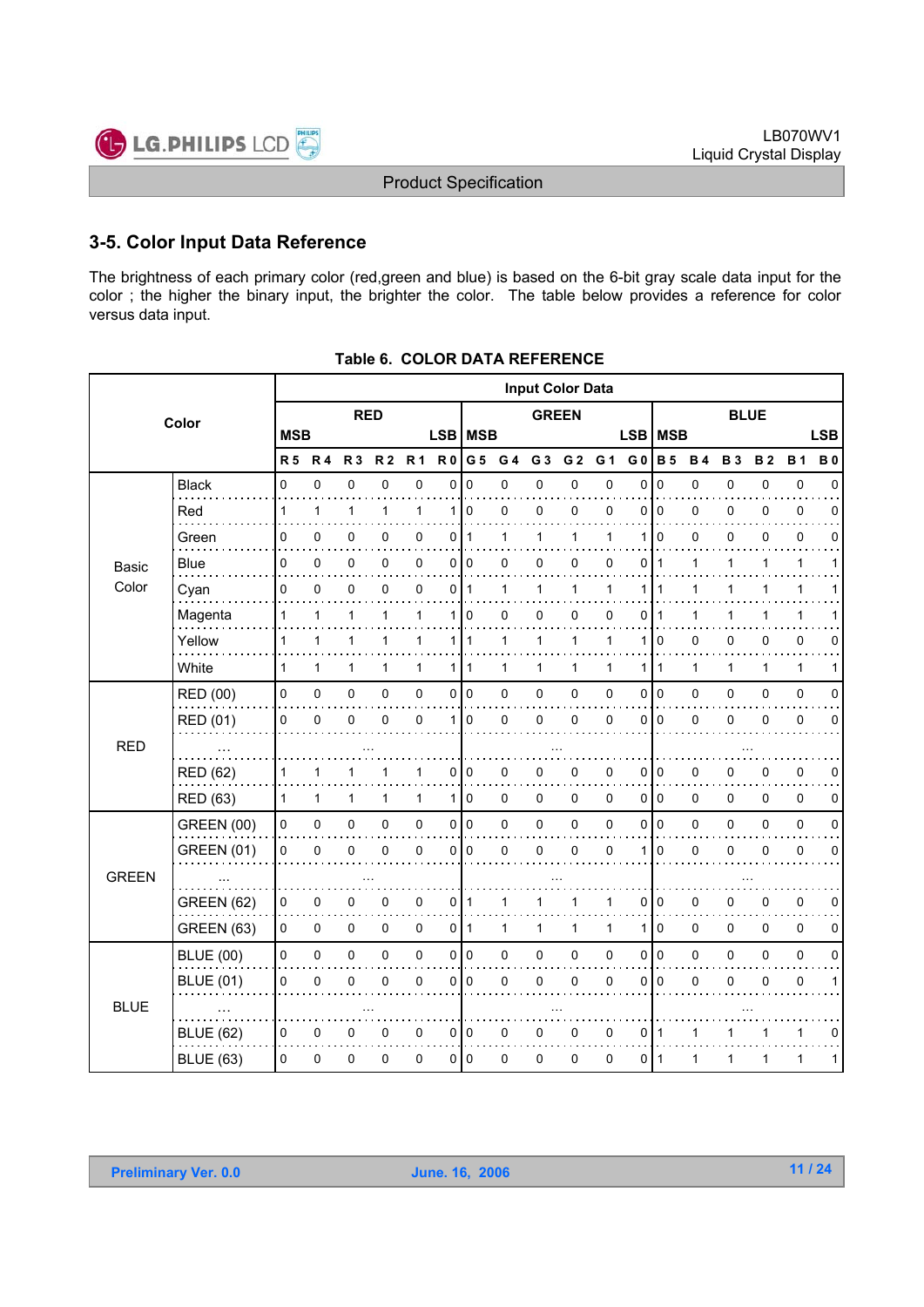

### **3-6. Power Sequence**



#### **Table 7. POWER SEQUENCE TABLE**

|                  |      | Value |      | <b>Units</b> |  |  |
|------------------|------|-------|------|--------------|--|--|
| <b>Parameter</b> | Min. | Typ.  | Max. |              |  |  |
| T <sub>1</sub>   | 0.5  |       | 10   | (ms)         |  |  |
| T <sub>2</sub>   | 0    |       | 50   | (ms)         |  |  |
| $T_3$            | 200  |       |      | (ms)         |  |  |
| T <sub>4</sub>   | 200  |       |      | (ms)         |  |  |
| $T_5$            | 0    |       | 50   | (ms)         |  |  |
| $T_6$            | 0    |       | 10   | (ms)         |  |  |
| T <sub>7</sub>   | 400  |       |      | (ms)         |  |  |

#### Note)

- 1. Please avoid floating state of interface signal at invalid period.
- 2. When the interface signal is invalid, be sure to pull down the power supply for LCD VCC to 0V.
- 3. Lamp power must be turn on after power supply for LCD and interface signal are valid.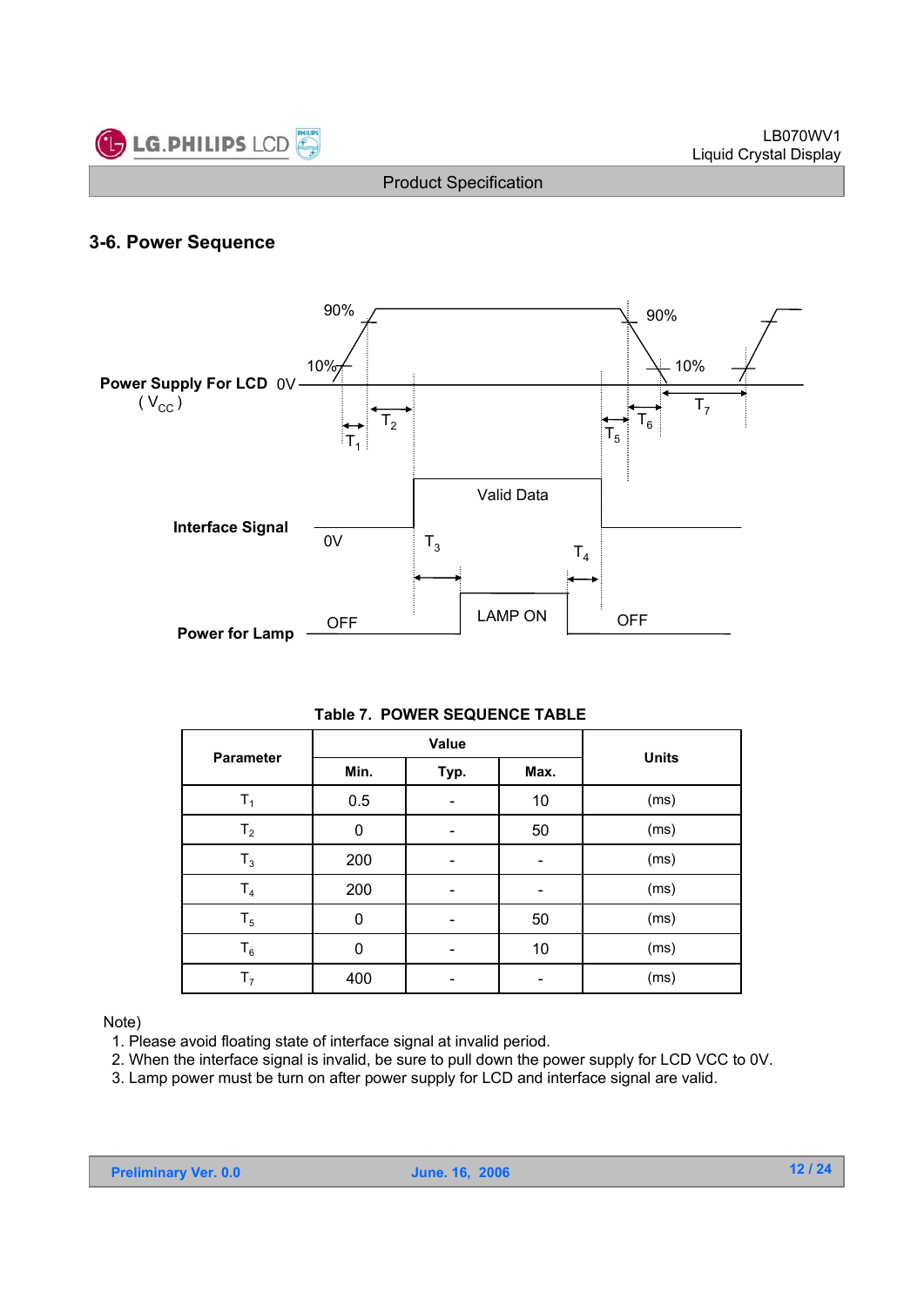

### **4. Optical Specifications**

Optical characteristics are determined after the unit has been 'ON' and stable for approximately 30 minutes in a dark environment at 25°C. The values specified are at an approximate distance 50cm from the LCD surface at a viewing angle of  $\Phi$  and  $\Theta$  equal to 0°.

FIG. 1 presents additional information concerning the measurement equipment and method.





|  | Table 9. OPTICAL CHARACTERISTICS |  |
|--|----------------------------------|--|
|  |                                  |  |

| Ta=25°C, VCC=3.3V, fv=60Hz, f <sub>CLK</sub> = 33.26MHz, $I_{BL}$ = 6.0mA <sub>RMS</sub> |                |                       |               |            |                   |                |  |  |  |  |  |
|------------------------------------------------------------------------------------------|----------------|-----------------------|---------------|------------|-------------------|----------------|--|--|--|--|--|
| <b>Parameter</b>                                                                         | Symbol         |                       | <b>Values</b> |            | <b>Units</b>      | <b>Notes</b>   |  |  |  |  |  |
|                                                                                          |                | Min                   | <b>Typ</b>    | <b>Max</b> |                   |                |  |  |  |  |  |
| <b>Contrast Ratio</b>                                                                    | <b>CR</b>      | 280                   | 400           |            |                   | 1              |  |  |  |  |  |
| Surface Luminance, white                                                                 | $L_{WH}$       | 340                   | 400           |            | cd/m <sup>2</sup> | 2              |  |  |  |  |  |
| Luminance Variation                                                                      | $\delta$ white |                       | 1.4           | 1.6        |                   | 3              |  |  |  |  |  |
| Response Time                                                                            |                |                       |               |            |                   | 4              |  |  |  |  |  |
| Rise Time                                                                                | $Tr_R$         |                       | 10            | 20         | ms                |                |  |  |  |  |  |
| Decay Time                                                                               | $Tr_D$         |                       | 15            | 30         | ms                |                |  |  |  |  |  |
| <b>Color Coordinates</b>                                                                 |                |                       |               |            |                   | $\overline{2}$ |  |  |  |  |  |
| RED                                                                                      | <b>RX</b>      | 0.568                 | 0.598         | 0.628      |                   |                |  |  |  |  |  |
|                                                                                          | <b>RY</b>      | 0.312                 | 0.342         | 0.372      |                   |                |  |  |  |  |  |
| <b>GREEN</b>                                                                             | GX             | 0.307                 | 0.337         | 0.367      |                   |                |  |  |  |  |  |
|                                                                                          | GY             | 0.508                 | 0.538         | 0.568      |                   |                |  |  |  |  |  |
| <b>BLUE</b>                                                                              | BX             | 0.127                 | 0.157         | 0.187      |                   |                |  |  |  |  |  |
|                                                                                          | BY             | 0.118                 | 0.148         | 0.178      |                   |                |  |  |  |  |  |
| : WHITE                                                                                  | <b>WX</b>      | 0.283                 | 0.313         | 0.343      |                   |                |  |  |  |  |  |
|                                                                                          | WY.            | 0.299                 | 0.329         | 0.359      |                   |                |  |  |  |  |  |
| <b>Viewing Angle</b>                                                                     |                |                       |               |            |                   | 5              |  |  |  |  |  |
| x axis, right( $(\Phi = 0^{\circ})$                                                      | $\Theta$ r     | 60                    | 70            |            | degree            |                |  |  |  |  |  |
| x axis, left ( $\Phi$ =180°)                                                             | $\Theta$       | 60                    | 70            |            | degree            |                |  |  |  |  |  |
| y axis, up ( $\Phi$ =90°)                                                                | $\Theta$ u     | 40                    | 50            |            | degree            |                |  |  |  |  |  |
| y axis, down ( $\Phi$ =270°)                                                             | $\Theta$ d     | 50                    | 60            |            | degree            |                |  |  |  |  |  |
| Gray Scale                                                                               |                |                       |               |            |                   | 6              |  |  |  |  |  |
| <b>Preliminary Ver. 0.0</b>                                                              |                | <b>June. 16, 2006</b> |               |            |                   | 13/24          |  |  |  |  |  |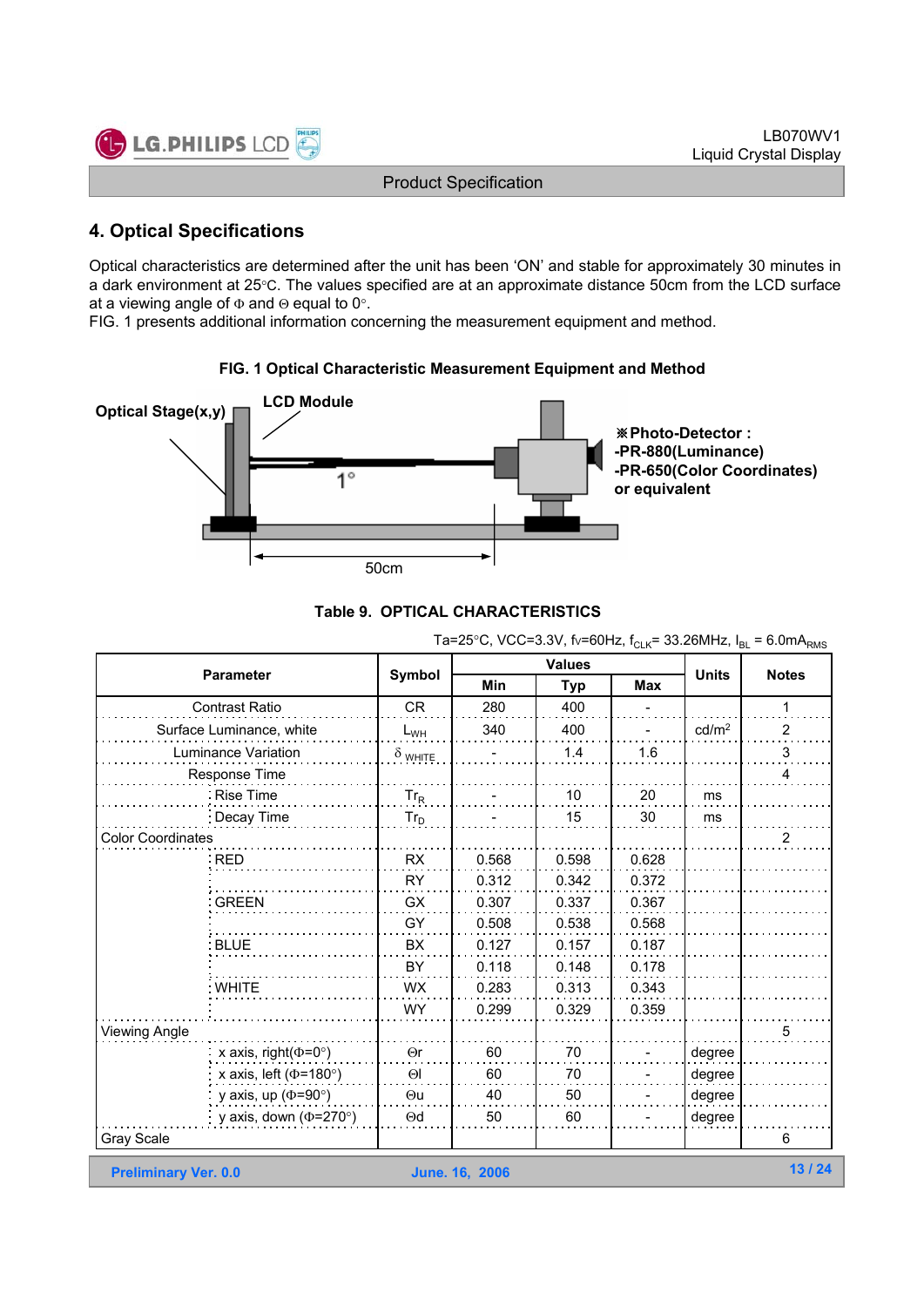

Note)

1. Contrast Ratio(CR) is defined mathematically as

Surface Luminance with all white pixels

Contrast Ratio =

Surface Luminance with all black pixels

- 2. Surface luminance is measured at the center point( $L_1$ ) of the LCD with all pixels displaying white at the distance of 50cm by PR-880. Color Coordinates are measured at the center point( $L<sub>1</sub>$ ) of the LCD with all pixels displaying red, green, blue and white at the distance of 50cm by PR-650. For more information, refer to the FIG 1 and FIG 2.
- 3. Luminance % uniformity is measured for 9 point For more information see FIG 2.  $\delta$  WHITE = Maximum(L1,L2, ….. L9)  $\div$  Minimum(L1,L2, ….. L9)
- 4. Response time is the time required for the display to transition from white to black (Rise Time,  $Tr_R$ ) and from black to white(Decay Time,  $Tr_D$ ). For additional information see FIG 3.
- 5. Viewing angle is the angle at which the contrast ratio is greater than 10. The angles are determined for the horizontal or x axis and the vertical or y axis with respect to the z axis which is normal to the LCD surface. For more information see FIG 4.
- 6. Gray scale specification

| <b>Gray Level</b> | Luminance [%] (Typ) |
|-------------------|---------------------|
| L0                | 0.16                |
| I 7               | 0.43                |
| L <sub>15</sub>   | 3.19                |
| L <sub>23</sub>   | 8.34                |
| L31               | 19.30               |
| L39               | 34.10               |
| 147               | 52.50               |
| L <sub>55</sub>   | 89.60               |
| I 63              | 100.00              |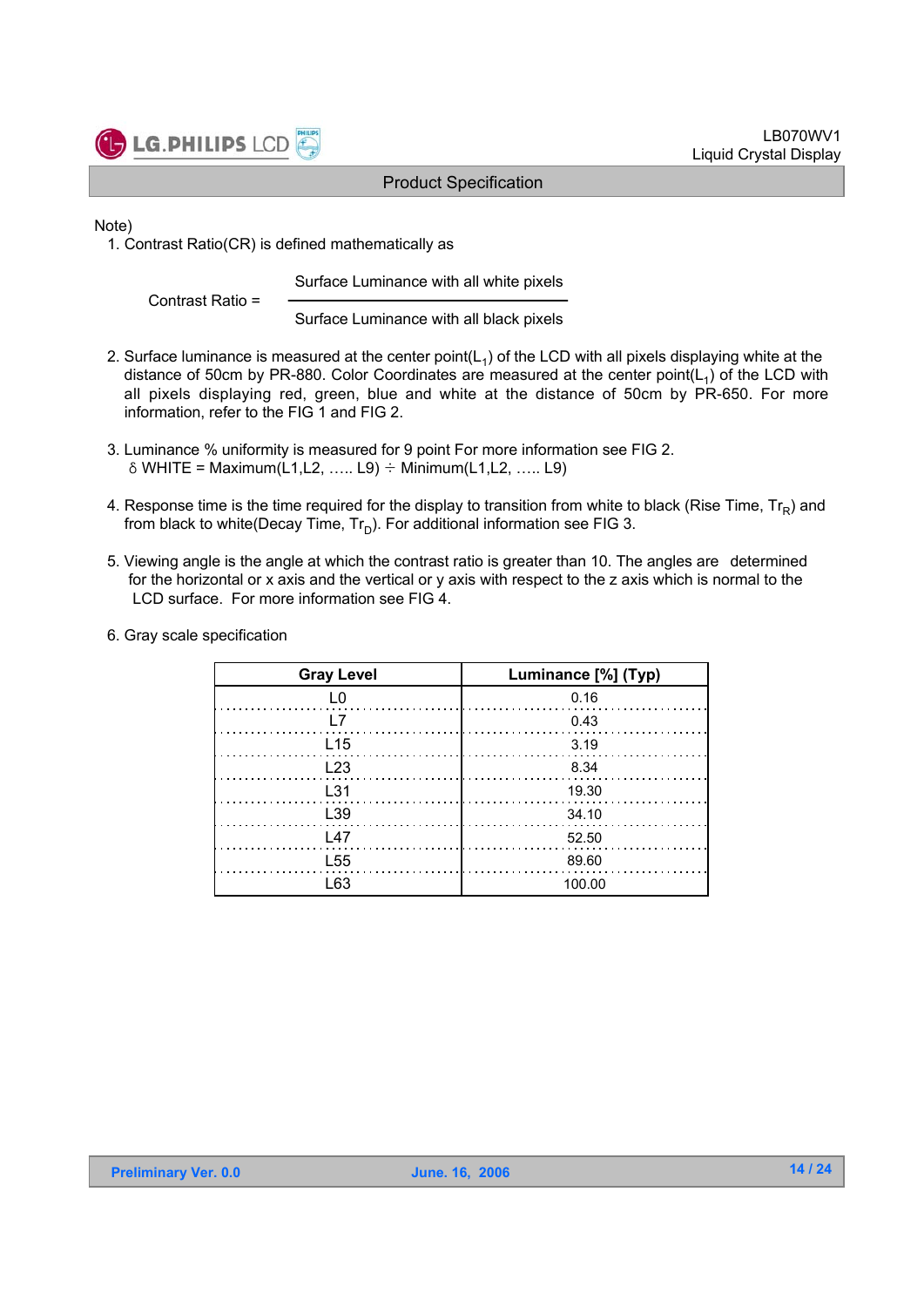

#### **FIG. 2 Luminance**

<measuring point for surface luminance & measuring point for luminance variation>



#### **FIG. 3 Response Time**

The response time is defined as the following figure and shall be measured by switching the input signal for "black" and "white".

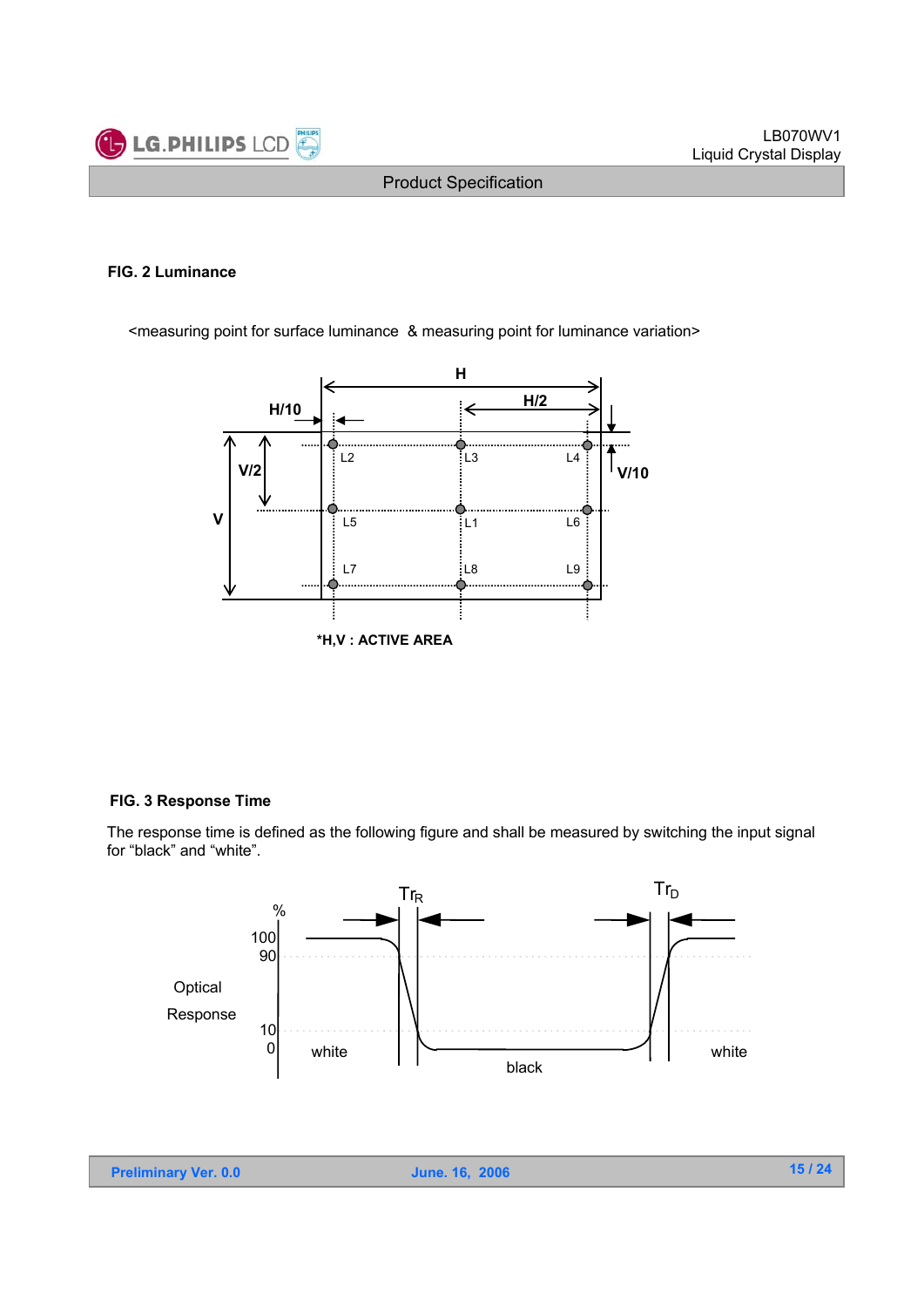

#### **FIG. 4 Viewing angle**



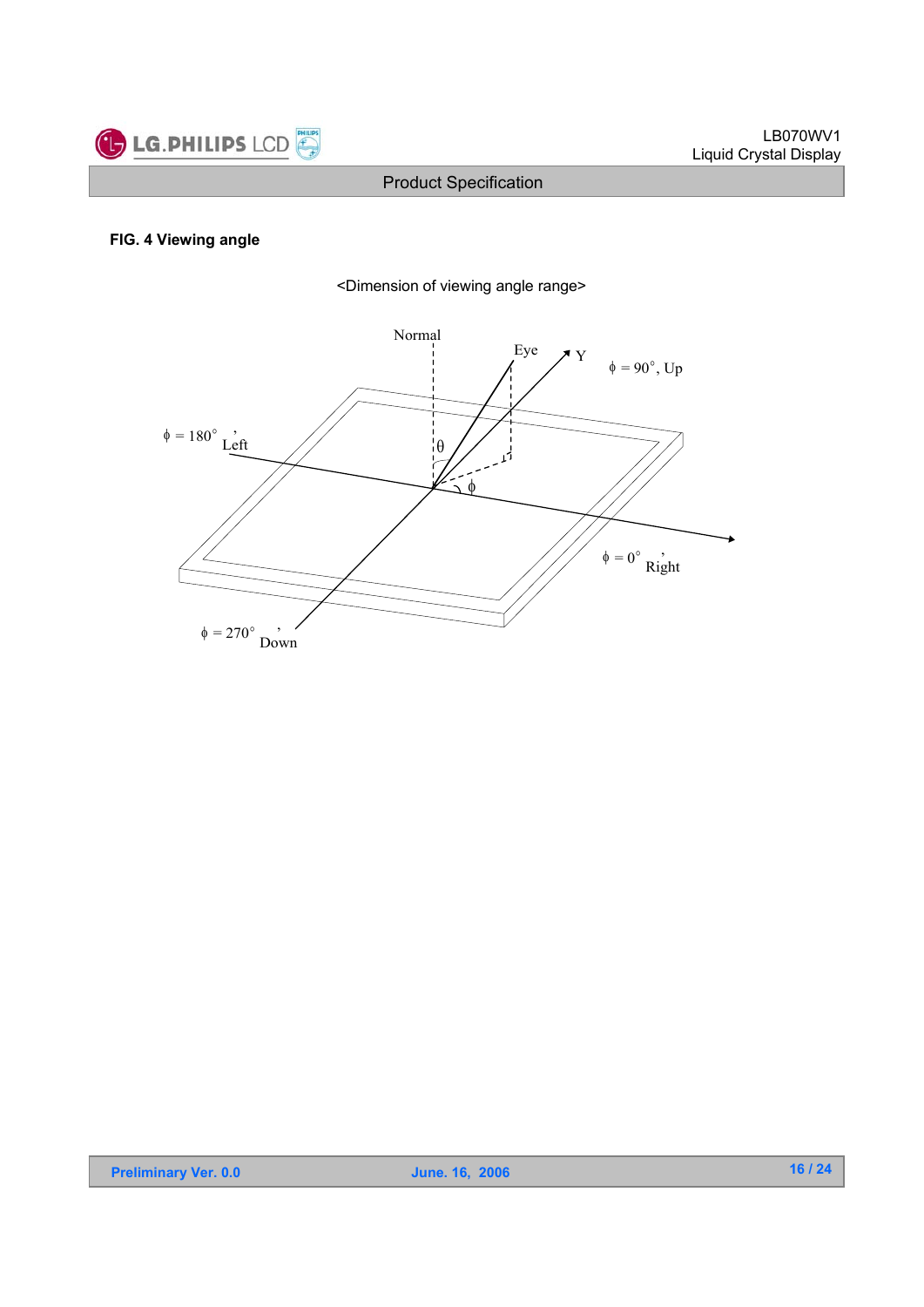

### **5. Mechanical Characteristics**

The contents provide general mechanical characteristics for the model LB070WV1. In addition the figures in the next page are detailed mechanical drawing of the LCD.

|                     | Horizontal                                  | 167.0 mm (Typ.)  |  |  |  |  |
|---------------------|---------------------------------------------|------------------|--|--|--|--|
| Outline Dimension   | Vertical                                    | 103.7 mm (Typ.)  |  |  |  |  |
|                     | Depth                                       | 10.5 mm (Typ.)   |  |  |  |  |
| Bezel Area          | Horizontal                                  | 155.6 mm (Typ.)  |  |  |  |  |
|                     | Vertical                                    | 94.6 mm (Typ.)   |  |  |  |  |
|                     | Horizontal                                  | 152.40 mm (Typ.) |  |  |  |  |
| Active Display Area | Vertical                                    | 91.44 mm (Typ.)  |  |  |  |  |
| Weight              | 205g(Typ.) / 215g (Max.)                    |                  |  |  |  |  |
| Surface Treatment   | Anti-glare treatment of the front polarizer |                  |  |  |  |  |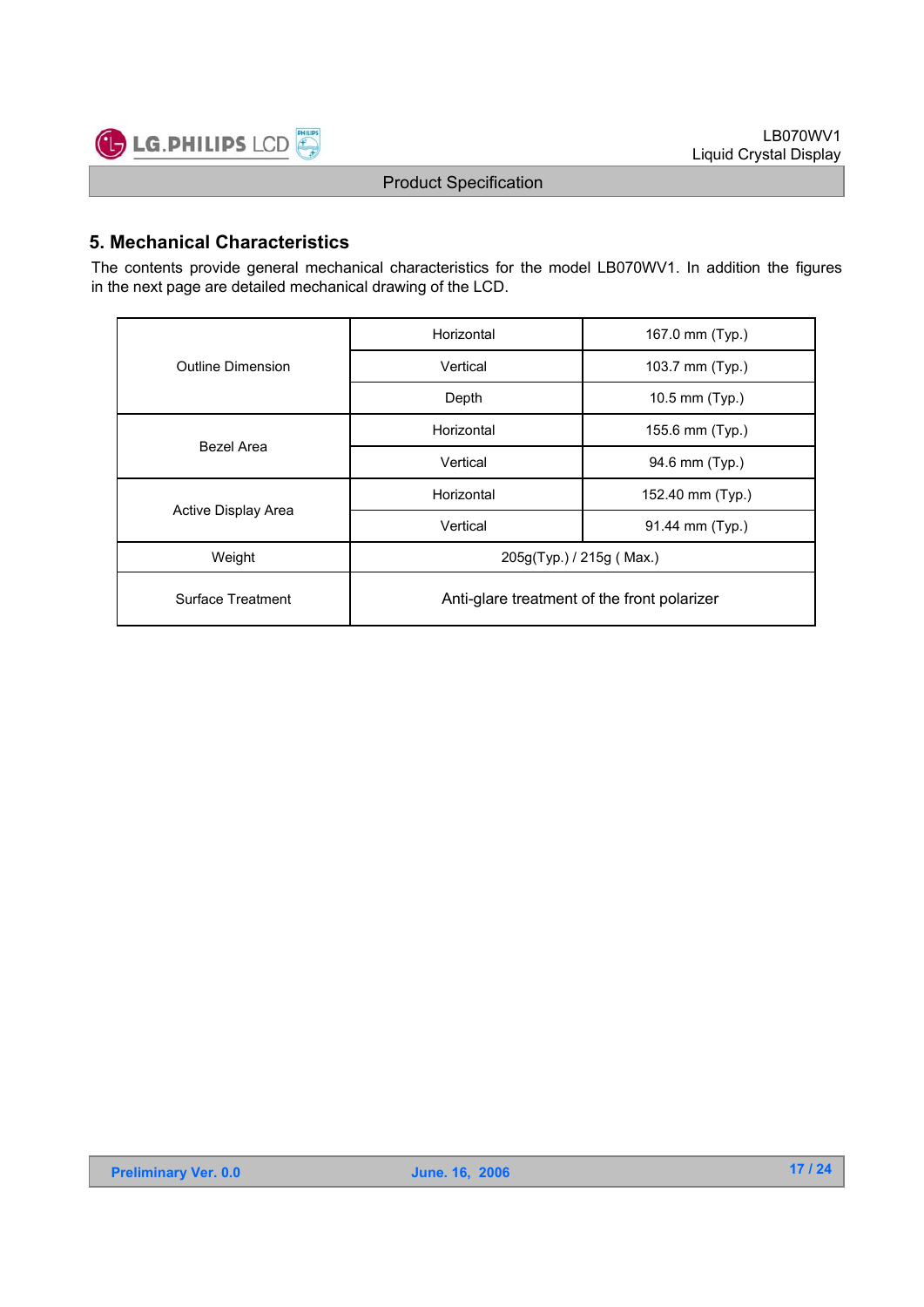

LB070WV1 Liquid Crystal Display

### Product Specification

### <FRONT VIEW>  $\blacksquare$  Note) Unit:[mm], General tolerance:  $\pm$  0.3mm



**Preliminary Ver. 0.0** June. 16, 2006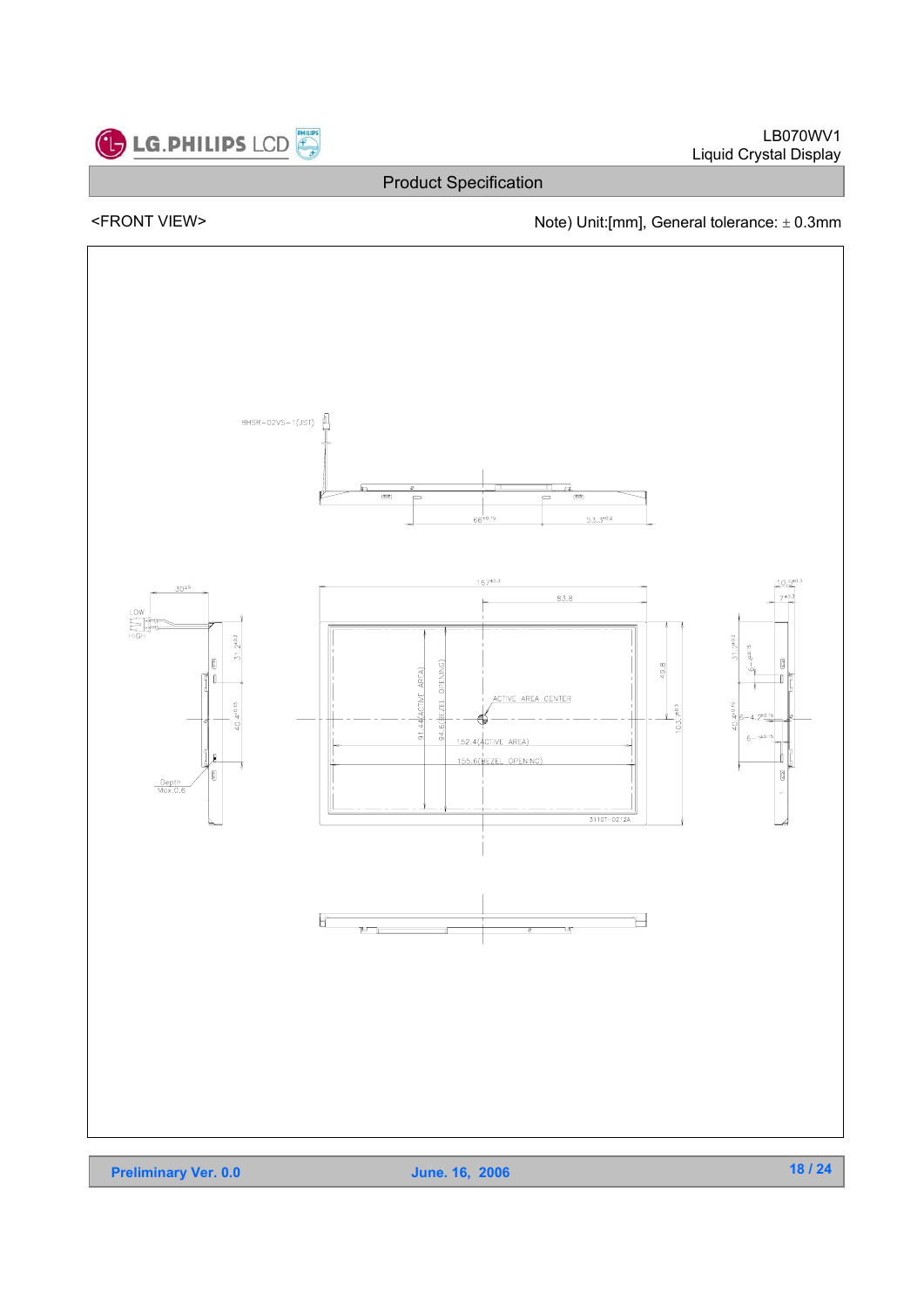

LB070WV1 Liquid Crystal Display

Product Specification

### <REAR VIEW> Note) Unit:[mm], General tolerance:  $\pm$  0.3mm

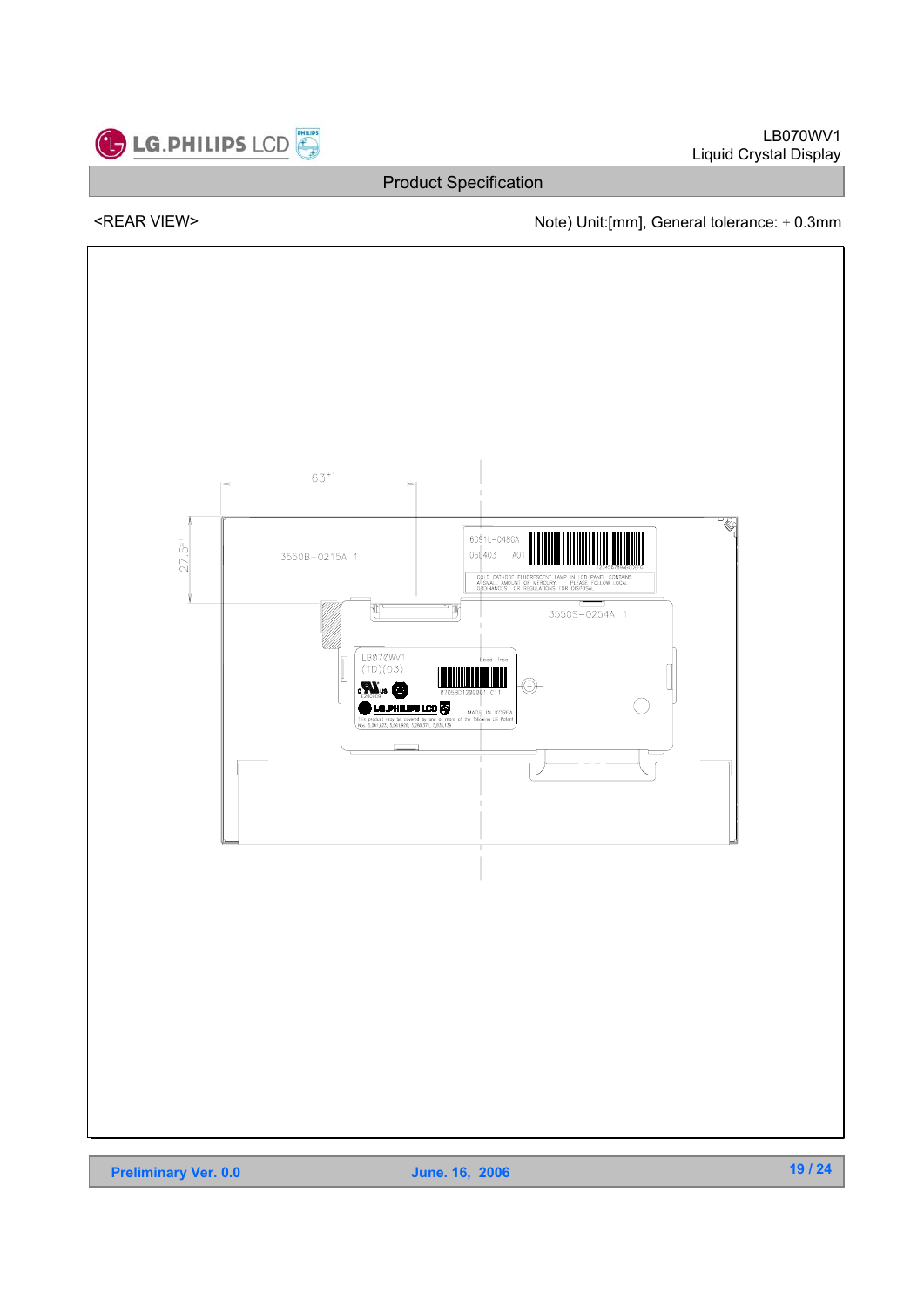

### **6. Reliability**

Environment test condition

| No. | <b>Test Item</b>                                  | <b>Conditions</b>                                                                                                                                                             |
|-----|---------------------------------------------------|-------------------------------------------------------------------------------------------------------------------------------------------------------------------------------|
| 1   | High Temperature Storage Test                     | Ta=+80℃ 240h                                                                                                                                                                  |
| 2   | Low Temperature Storage Test                      | Ta=-30℃ 240h                                                                                                                                                                  |
| 3   | <b>High Temperature Operation Test</b>            | Tp=+70℃ 240h                                                                                                                                                                  |
| 4   | High Temperature and High Humidity Operation Test | Tp=+65℃ 90%RH 240h                                                                                                                                                            |
| 5   | Vibration test (non-operating)                    | -10Hz to 200Hz : logarithm sweep for<br>15min/cycle<br>-10Hz to 25Hz : The amplitude is 2mm.<br>-25Hz to 200Hz : The acceleration is 2G.<br>$-X, Z: 8$ cycles / Y : 16 cycles |
| 6   | Shock test (non-operating)                        | Half sine wave, 80G, 11ms,<br>3 times shock of each six faces<br>$(\pm X / \pm Y / \pm Z)$                                                                                    |
| 7   | Thermal Shock Test (non-operating)                | Ta=-30 °C (0.5h) ~ +80 °C (0.5h) / 100 cycles                                                                                                                                 |

Ta= Ambient Temperature, Tp= Panel Temperature

{ Result Evaluation Criteria }

There should be no change which might affect the practical display function when the display quality test is conducted under normal operating condition.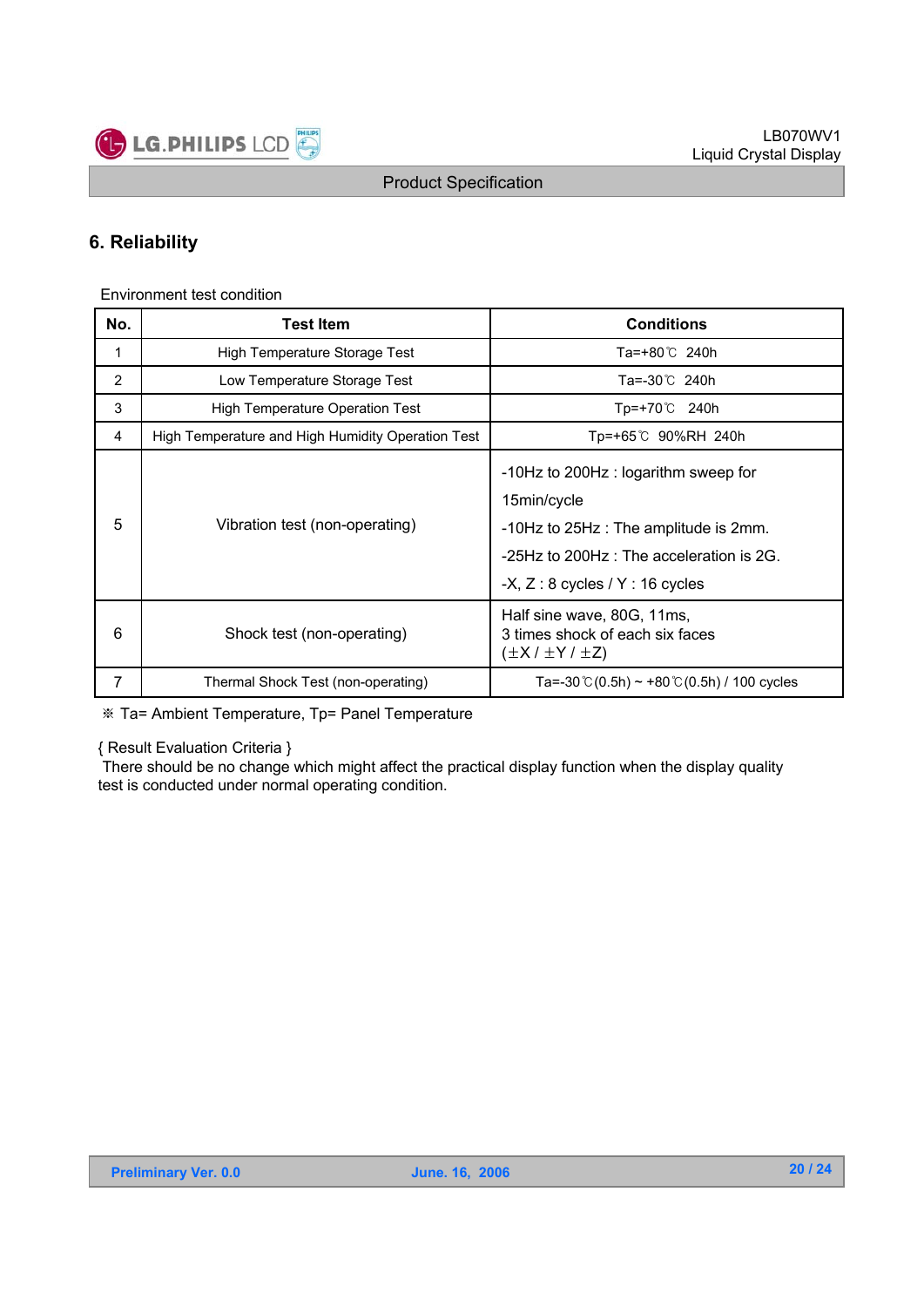

### **7. International Standards**

#### **7-1. Safety**

a) UL 60950, Third Edition, Underwriters Laboratories, Inc., Dated Dec. 11, 2000.

Standard for Safety of Information Technology Equipment, Including Electrical Business Equipment. b) CAN/CSA C22.2, No. 60950, Third Edition, Canadian Standards Association, Dec. 1, 2000. Standard for Safety of Information Technology Equipment, Including Electrical Business Equipment. c) EN 60950 : 2000, Third Edition

IEC 60950 : 1999, Third Edition

European Committee for Electrotechnical Standardization(CENELEC)

EUROPEAN STANDARD for Safety of Information Technology Equipment Including Electrical Business Equipment.

#### **7-2. EMC**

a) ANSI C63.4 "Methods of Measurement of Radio-Noise Emissions from Low-Voltage Electrical and Electrical Equipment in the Range of 9kHZ to 40GHz. "American National Standards Institute(ANSI), 1992

b) C.I.S.P.R. "Limits and Methods of Measurement of Radio Interface Characteristics of Information Technology Equipment." International Special Committee on Radio Interference.

c) EN 55022 "Limits and Methods of Measurement of Radio Interface Characteristics of Information Technology Equipment." European Committee for Electrotechnical Standardization.(CENELEC), 1998 ( Including A1: 2000 )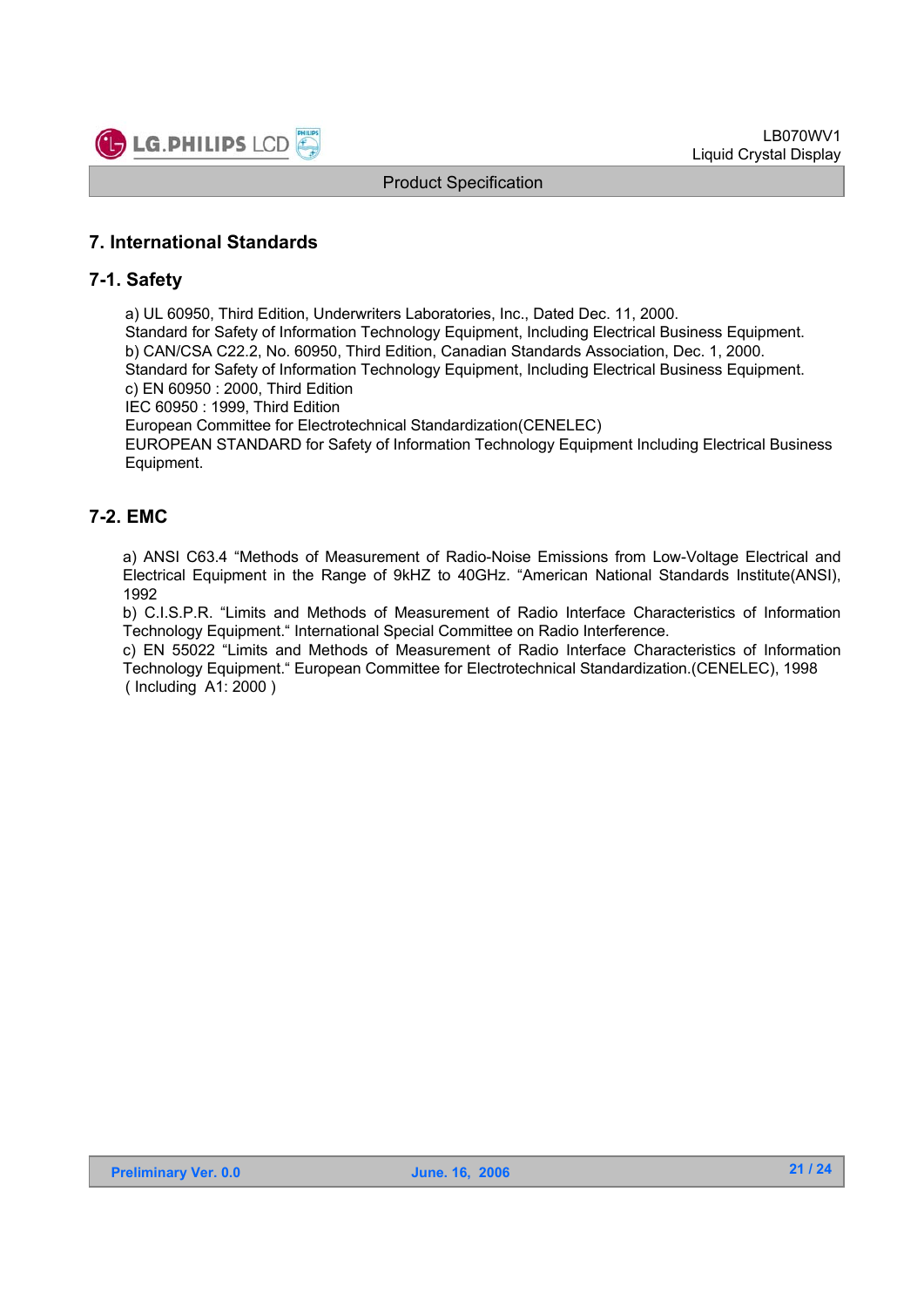

#### **8. Packing**

### **8-1. Designation of Lot Mark**

a) Lot Mark



- 
- 
- G: ASSEMBLY CODE H ~ M: SERIAL NO.

A,B,C : SIZE(INCH) D : YEAR<br>E : MONTH F : FACT( **F: FACTORY CODE** 

**Note** 

#### 1. YEAR

| Year | 97 | 98 | 99 | 2000 | 2001 | 2002 | 2003 | 2004 | 2005 | 2006 | 2007 |
|------|----|----|----|------|------|------|------|------|------|------|------|
| Mark |    |    |    |      |      |      |      |      |      | ⌒    |      |

#### 2. MONTH

| Month | Jan | -<br>Feb | Mar | Apr | Mav | Jun | Jul | Aug | Sep | Oct | Nov | Dec |
|-------|-----|----------|-----|-----|-----|-----|-----|-----|-----|-----|-----|-----|
| Mark  |     |          |     |     |     |     |     |     |     |     | ້   |     |

#### 3. FACTORY CODE

| <b>Factory Code</b> | <b>LPL Gumi</b> | <b>LPL Nanjing</b> | <b>HEESUNG</b> |
|---------------------|-----------------|--------------------|----------------|
| Mark                |                 |                    |                |

4. SERIAL NO.

Mark 100001~199999, 200001~299999, 300001~399999, …., A00001~A99999, …., Z00001~Z99999

#### b) Location of Lot Mark

Serial NO. is printed on the label. The label is attached to the backside of the LCD module. This is subject to change without prior notice.

#### **8-2. Packing Form**

- a) Package quantity in one box : 36 pcs
- b) Box Size: 475 mm  $\times$  348 mm  $\times$  182 mm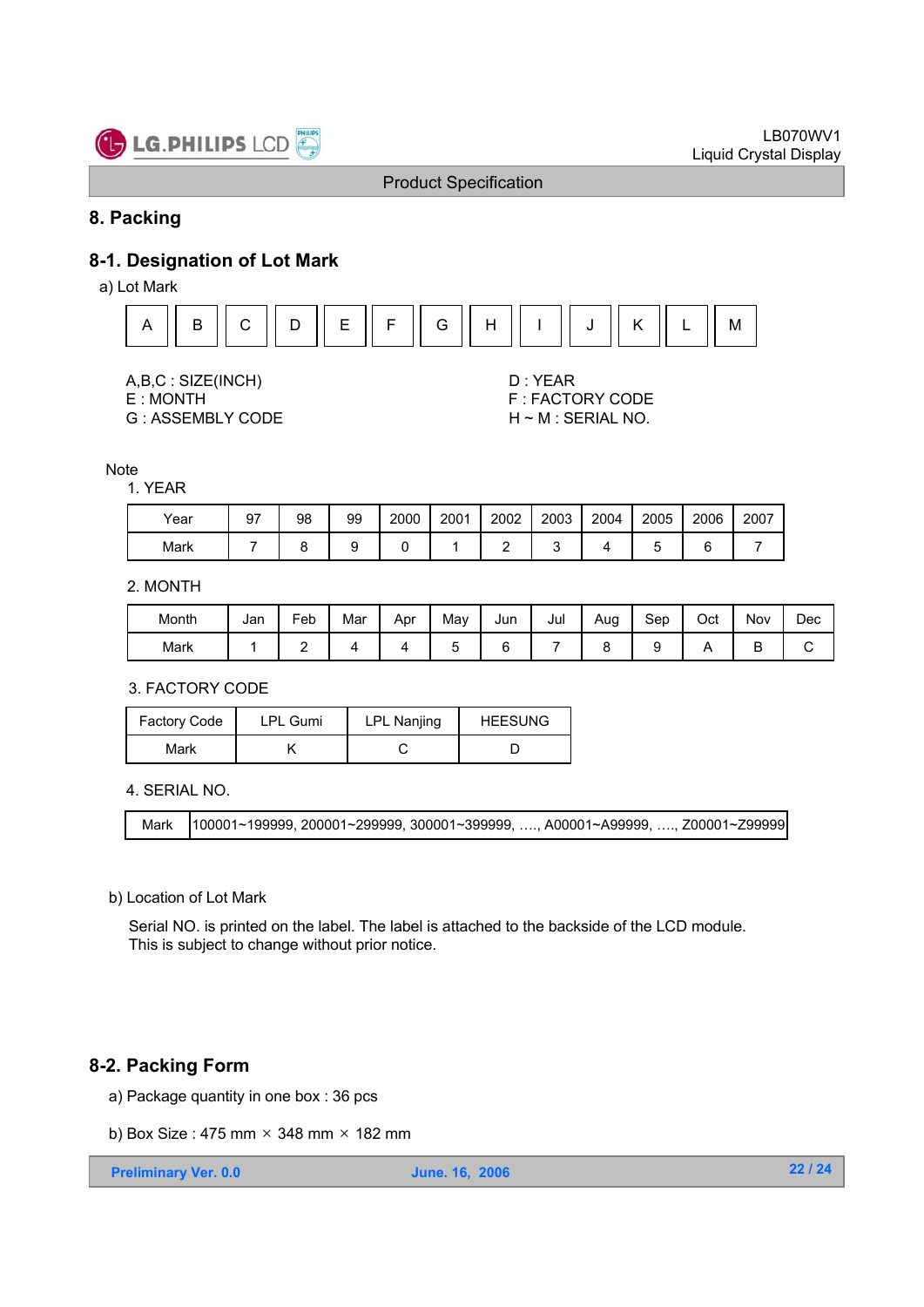

### **9. PRECAUTIONS**

Please pay attention to the followings when you use this TFT LCD module.

### **9-1. MOUNTING PRECAUTIONS**

- (1) You must mount a module using holes arranged in four corners or four sides.
- (2) You should consider the mounting structure so that uneven force (ex. Twisted stress) is not applied to the module. And the case on which a module is mounted should have sufficient strength so that external force is not transmitted directly to the module.
- (3) Please attach the surface transparent protective plate to the surface in order to protect the polarizer. Transparent protective plate should have sufficient strength in order to the resist external force.
- (4) You should adopt radiation structure to satisfy the temperature specification.
- (5) Acetic acid type and chlorine type materials for the cover case are not desirable because the former generates corrosive gas of attacking the polarizer at high temperature and the latter causes circuit break by electro-chemical reaction.
- (6) Do not touch, push or rub the exposed polarizers with glass, tweezers or anything harder than HB pencil lead. And please do not rub with dust clothes with chemical treatment. Do not touch the surface of polarizer for bare hand or greasy cloth.(Some cosmetics are detrimental
- to the polarizer.) (7) When the surface becomes dusty, please wipe gently with absorbent cotton or other soft materials like chamois soaks with petroleum benzene. Normal-hexane is recommended for cleaning the adhesives used to attach front / rear polarizers. Do not use acetone, toluene and alcohol because they cause
- chemical damage to the polarizer. (8) Wipe off saliva or water drops as soon as possible. Their long time contact with polarizer causes deformations and color fading.
- (9) Do not open the case because inside circuits do not have sufficient strength.

### **9-2. OPERATING PRECAUTIONS**

- (1) The spike noise causes the mis-operation of circuits. It should be lower than following voltage :  $V=\pm 200$ mV(Over and under shoot voltage)
- (2) Response time depends on the temperature.(In lower temperature, it becomes longer.)
- (3) Brightness depends on the temperature. (In lower temperature, it becomes lower.) And in lower temperature, response time(required time that brightness is stable after turned on) becomes
- longer. (4) Be careful for condensation at sudden temperature change. Condensation makes damage to polarizer or electrical contacted parts. And after fading condensation, smear or spot will occur.
- (5) When fixed patterns are displayed for a long time, remnant image is likely to occur.
- (6) Module has high frequency circuits. Sufficient suppression to the electromagnetic interference shall be done by system manufacturers. Grounding and shielding methods may be important to minimized the interference.